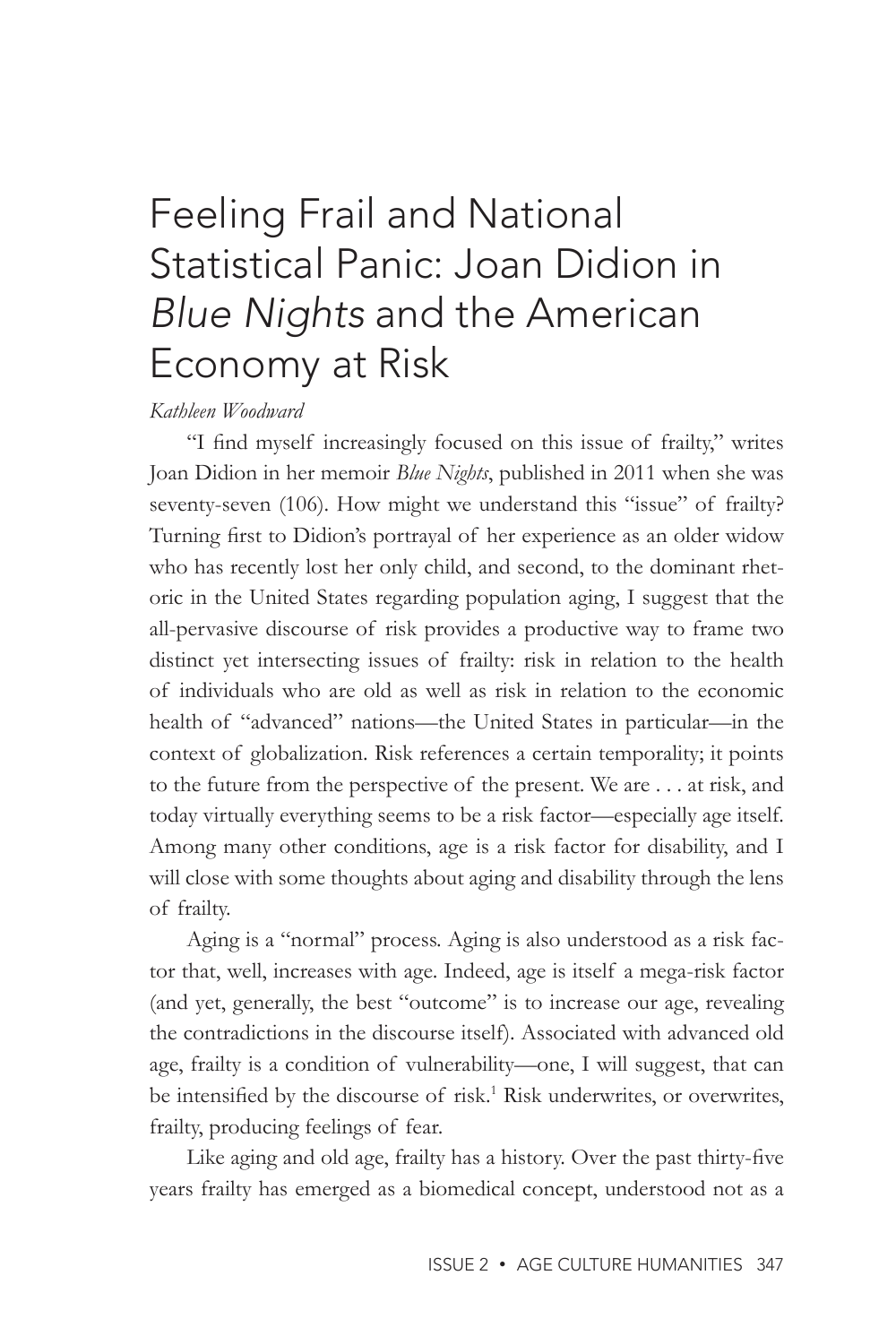disease but as a syndrome; in a clinical setting, key indicators of frailty include muscular weakness and bone fragility.<sup>2</sup> As the sociologist of aging Amanda Grenier has shown, today frailty is associated predominantly with the discourse of disability as functional impairment *and* as risk.3 Frailty is thus an example of what Foucault has termed a "dividing practice,"4 a way of categorizing people and creating policy, thus channeling the actions and reactions of the state, clinicians and social workers, family and friends, and strangers; in certain medical systems and long-term care insurance programs, being labeled frail—*diagnosed* as frail—can result in benefits, among them, home assistance. If people are divided from each other (the frail old from the healthy old, for example), one can also be divided from oneself (not recognizing oneself as frail, for example). Being labeled frail can result in stigmatization by others as well as by oneself, with elders internalizing the identity of being frail and coming to inhabit frailty as a circumscribing condition of their lives. Not surprisingly, frailty can be a defining element in the representation of older people in the media (consider the TV commercials in the United States that exhort older people—who of course do not look frail—to purchase an emergency alert system, with the tag line "I've fallen and I can't get up!"); what is being sold is largely the feeling of security.

Frailty is thus understood simultaneously as an impairment in function in the present and as a risk factor for developing an impairment in the future.5 When frailty as a bodily impairment and old age converge, temporality contracts, the future grows short, and the *chronic* and the *acute*—two medical categories habitually kept separate—can converge, with the fear of the possibility of a critical event occurring at any time increasing, perhaps exponentially. What does it mean for individuals to inhabit the ambiguous and confusing condition where, temporally, in medical terms, these once clear-cut categories of the *chronic* (arthritis, for example), the *acute* (a heart attack, for example, or a stroke, or an infection), and the *critical* (an injury due to a car accident, for example), have lost their specificity as separate experiences, coming together?<sup>6</sup> Risk threatens to swallow up all affective experience, with discourse converted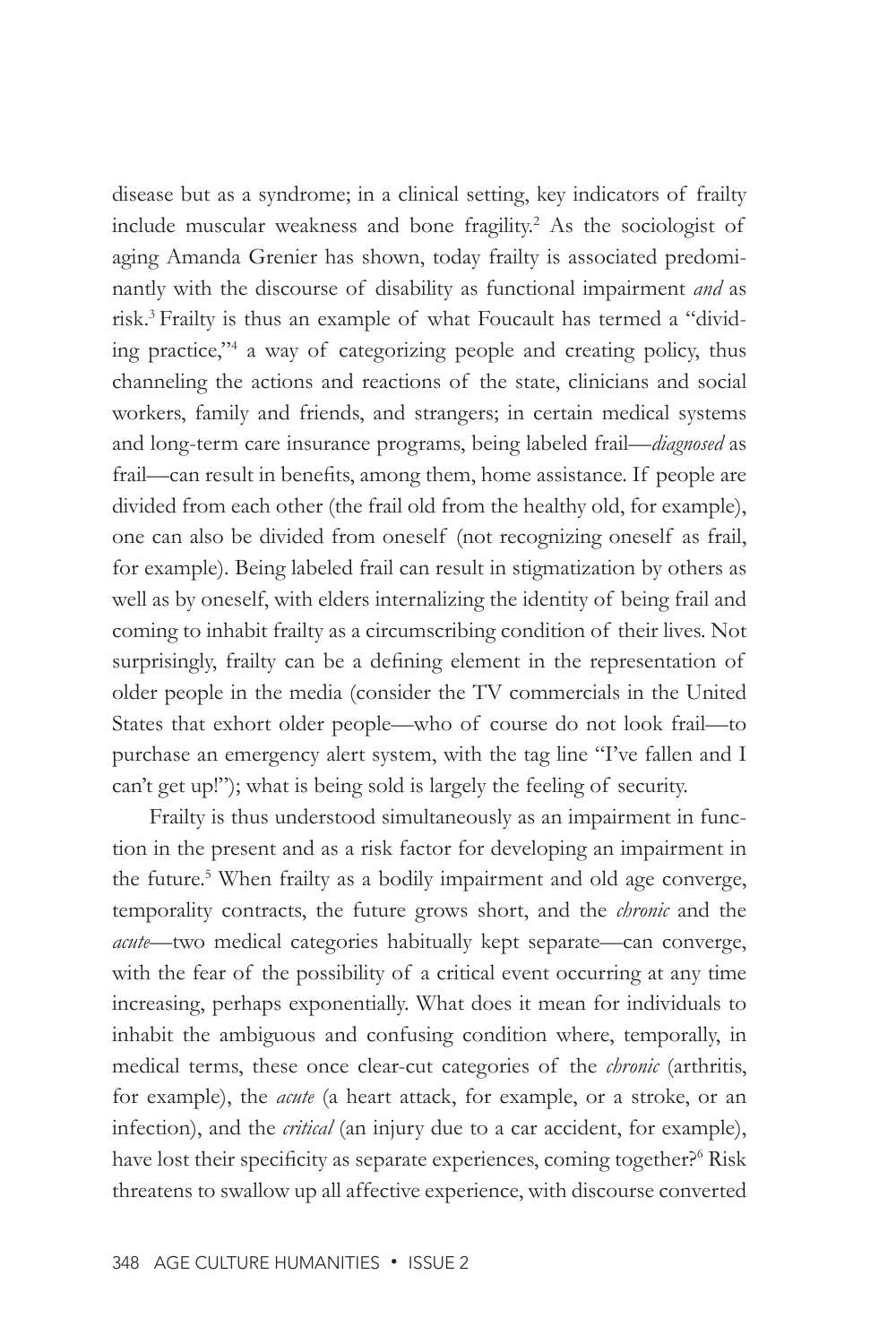into feelings of fear, even panic. As Joan Didion writes in *Blue Nights*, for her the once-invisible passing of time had become paradoxically *aggressive*: "this permanent slowing, this vanishing resilience—multiplies, metastasizes, becomes your very life" (17).

\* \* \*

Joan Didion's *Blue Nights* is a first-person narrative that takes the form of a diary-like chronicle in which she meditates on the life and death of her daughter, their intertwined lives and feelings, and her own frailty. It is testimony to what her experience, grounded in her body, feels like—a grief for her lost daughter and a disbelief that she herself has definitively aged, both of which are so heavy as to seem terminal, as if her frail body were weighed down with stones even as she is terrified of falling. Written in the aftermath of her daughter Quintana's death at the age of thirty-nine, the deceptively brief *Blue Nights* departs from the subject of grief at its midpoint to address directly what Didion calls "this issue of frailty":

I find myself increasingly focused on this issue of frailty.

I fear falling in the street. I imagine bicycle messengers knocking me to the ground. The approach of a child on a motorized scooter causes me to freeze mid-intersection, play dead. I no longer go for breakfast to Three Guys on Madison Avenue: what if I were to fall on the way?

I feel unsteady, unbalanced, as if my nerves are misfiring, which may or not be an exact description of what my nerves are in fact doing. (106) Didion begins *Blue Nights* remembering her daughter's wedding, events from her childhood, and their house in California. But soon into her memoir she declares that the issue is "fear"; "the actual subject" is the "failure to confront the certainties of aging, illness, death" (54). She recognizes, with a shock, that she is regarded by others—friends, doctors, relatives—as old, frail, and in need of care. She is humiliated by the way she is treated—with condescension, impatience, and, in a seeming contradiction, a strange *lack* of concern. She is not bodily attuned to their world. *The* world. She is *frail*. She is indicted by one of her physicians for having made "an inadequate adjustment to aging" (137). Indeed, she realizes that she has made *no adjustments at all*. She is horrified when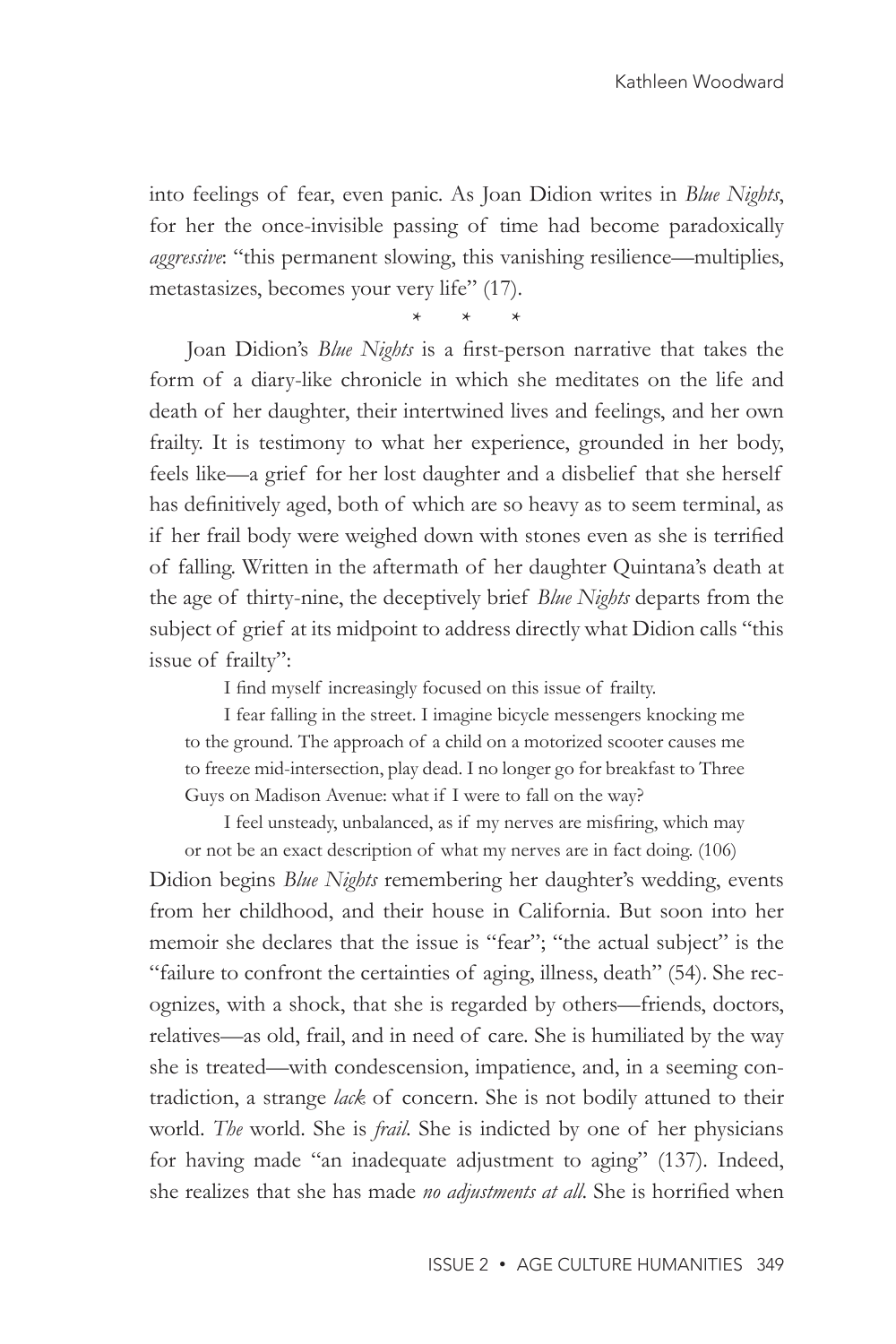someone suggests that she must be using a walker to get around. She is aghast when people insist that she shouldn't live alone. At this point, being home, alone, is her existential condition, and it is what she prefers. She panics, imagining what might happen in the next hour, the next minute, the next second. What if she won't be able to get up from a chair? What if she is incapacitated by her neuropathy or neuritis or neurological inflammation? (She never received a proper diagnosis.) What if her physical debility extends to cognitive impediments? She is at risk. She *feels* at risk physically—fearful of aging, illness, death. She *feels* frailty. Which is to say that she feels risk. It is the opposite of the feeling of confidence.<sup>7</sup> As she tells us toward the very end of the book, she now spends long hours on all manner of medical matters, including taking medication for thinning of the bones. She suffers through the experience of shingles. She understands what she had never before seriously considered: "That being seventy-five could present as a significantly altered situation" (141). If she resists following the advice of her doctors for what I can imagine are reasons of vanity (*no walker!*) as well as a strong sense of her own self (she has always been thin, and she is still able to walk on her own), she also does the recommended exercises to build her strength and tries her best to gain the weight they insist upon. She deploys her will (she will maintain momentum and avoid complaining) as well as her sharply-honed and drily disarming sense of irony, if not fatalism.

Sociologist Julia Twigg has astutely remarked that "there is no simple answer to the tension between age resistance and age denial" (299). And indeed, Didion both resists being categorized as frail and accepts her condition as being one of frailty.<sup>8</sup> She also expands the meaning of frailty to encompass far more than the fragility of her body. Frailty is the name she gives to her difficulty in writing. Didion tells us that all her life she had had immense confidence in her skills, sketching out paragraphs and pages with ease as if she were blocking scenes. Now she hesitates, she fears she can no longer express herself, she tries to write differently. She uses the metaphor of losing her balance to describe the effort it costs her to try to write; "the correct stance" for shaping her experience in prose,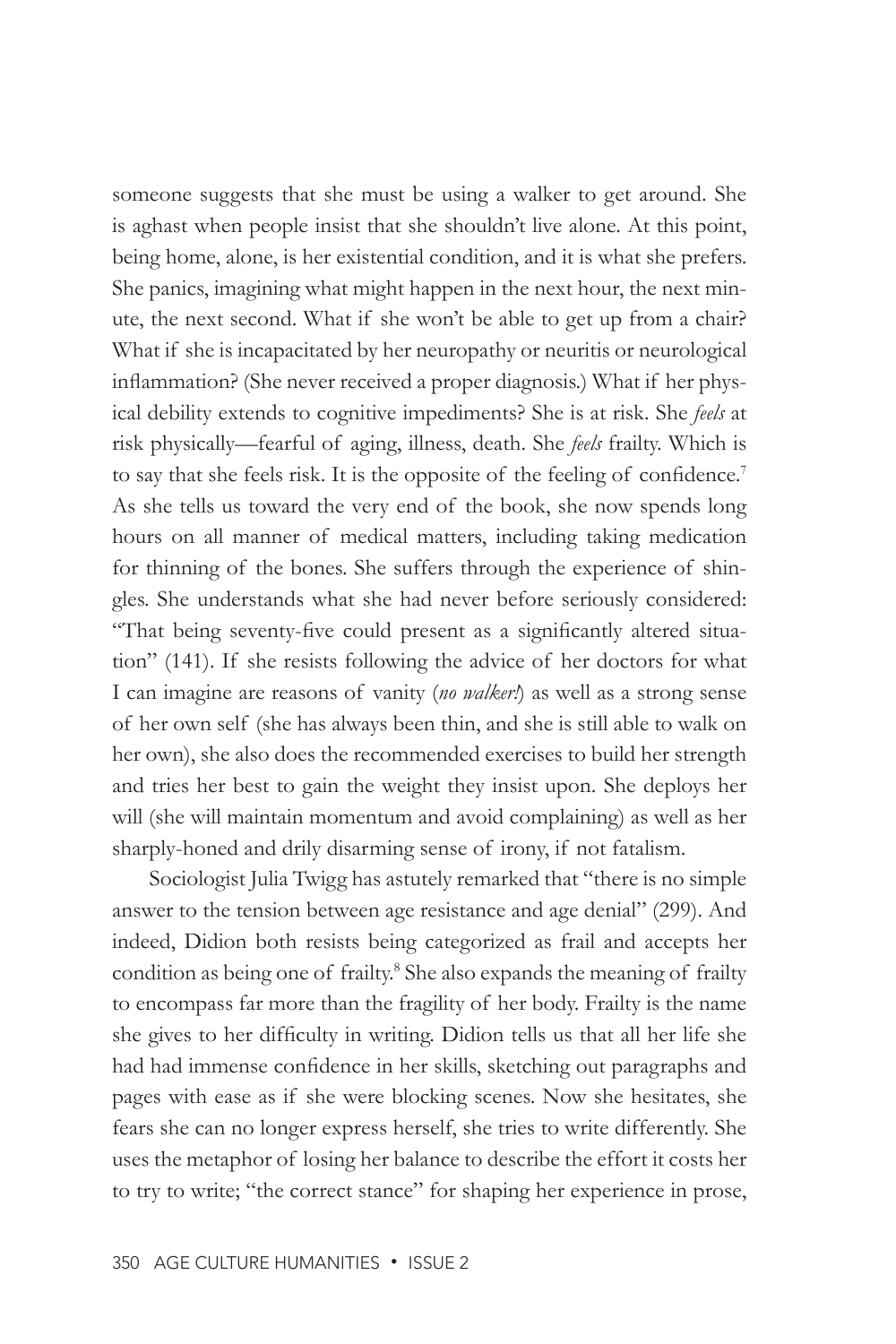she says, eludes her (116). In addition, frailty names what she believes her daughter saw in her:

> She saw me as needing care myself. She saw me as frail. Was that her anxiety or mine? (101)

Viewing herself through the imagined gaze of her daughter, Didion comes to understand that she herself requires care and that perhaps she has *always* required care. Imagine Didion's guilt. Her daughter was mortally ill. And yet her daughter was concerned about her. Or was that a projection on Didion's part? Didion can no longer distinguish the source of her anxiety. Or rather, her anxiety has multiple sources, issuing from all directions. Including bicycle riders in the street. Children on scooters. Cars. Anything with wheels.

 Frailty also describes how Didion judges herself retrospectively and harshly—as a parent. She was naïve, she was clueless, she was muddled. *She had no idea what she was doing*. She was a failure. Why? Ultimately because she lost her daughter Quintana. Frailty spreads inexorably like a stain to saturate her experience—past, present, and future—virtually totalizing it.

In *Illness as Metaphor*, Susan Sontag cautioned us of the burdens that can result both to the individual and to society from deploying the vocabulary of a disease, such as tuberculosis or cancer, as figures of speech to describe other conditions. In *Blue Nights,* Didion does the very opposite, calling on the word "frailty" to name the proliferating condition of loss—it is a devastation—in multiple spheres in her life; she conveys that sense of loss as desolation, never in the mode of sentimentality. Frailty is the word that marks a *before* and an *after* in her life, a definitive sea change. Frailty is the word she uses to describe her interpretation of her present, one that seals her present into the future, and offers an understanding of her past. Didion thus understands frailty in terms of meaning as well as in physical terms, linking frailty to the death of her daughter as well as to her own body. And in fact it appears that Didion's frailty is a medical mystery. She suffers a serious fall in her apartment. It is a critical event,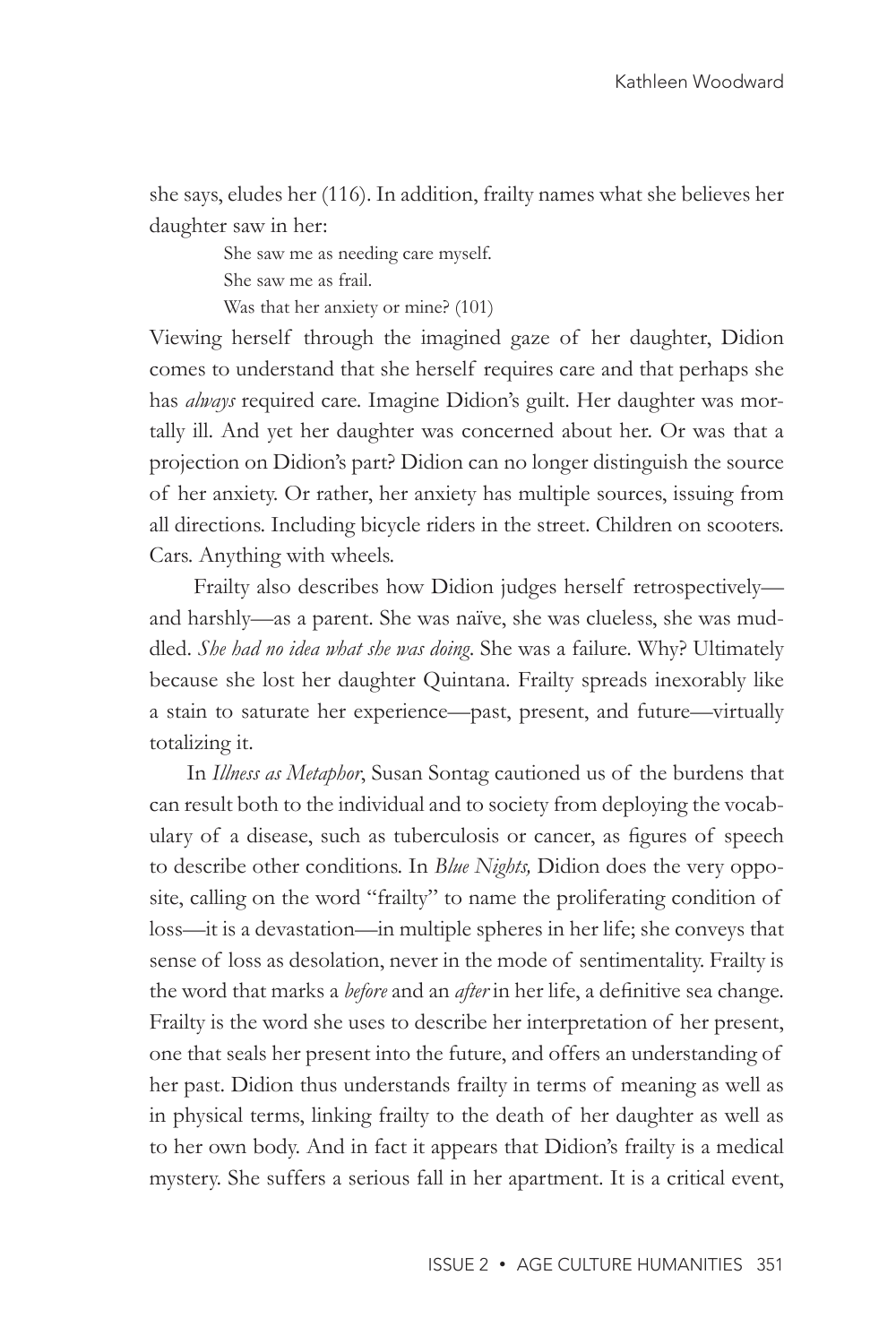an emergency. She cannot get up. Her legs, her forehead, and her left arm are bleeding. She loses consciousness. She wakes up. She finally manages to reach a phone (there were thirteen phones in her apartment!). She calls a friend. They take a taxi to the hospital. Test after test is done. Nothing definitive is found:

Surprisingly, there were no abnormalities to explain why I felt as frail as I did.

Surprisingly, there were no abnormalities to tell me why I was afraid to get up from a folding chair in a rehearsal room on West Forty-second Street.  $(148)^9$ 

It is as if Didion now embodies what her daughter feared for her. It is as if grief pervades her body as well as her psyche. *As if*. That is too weak a formulation. Grief inhabits her body as well as her psyche. So does the sobering recognition—one that would better be understood as disbelief—that she is aging, that she is old, that she has crossed a line, that if before there were three (her husband, her daughter, herself), now there is one, only one empty space left in the burial crypt.

The medical anthropologist Arthur Kleinman makes an important distinction between disease and illness: disease is the clinical entity, illness, the subjective experience of it (given this distinction, Sontag would have done better to title her book *Disease as Metaphor*).10 Didion has a keen sense of the history of medicine and is skeptical of the shifting diagnoses—if any!—that she receives. But she focuses on illness, giving us a sense of the feeling of frailty, of being at risk. If frailty marks a before and an after in her life, it also holds a key to continuity. She characterizes her experience in terms both of physical continuity of the self—as I mentioned before, she points out that she had always been thin—and of continuity across generations. She now understands what was before unfathomable to her—the behavior of her own mother when she was older and hesitated to cross the street:

> I recognize now that she was feeling frail. I recognize now that she was feeling then as I feel now.

Invisible on the street.

The target of any wheeled vehicle on the scene.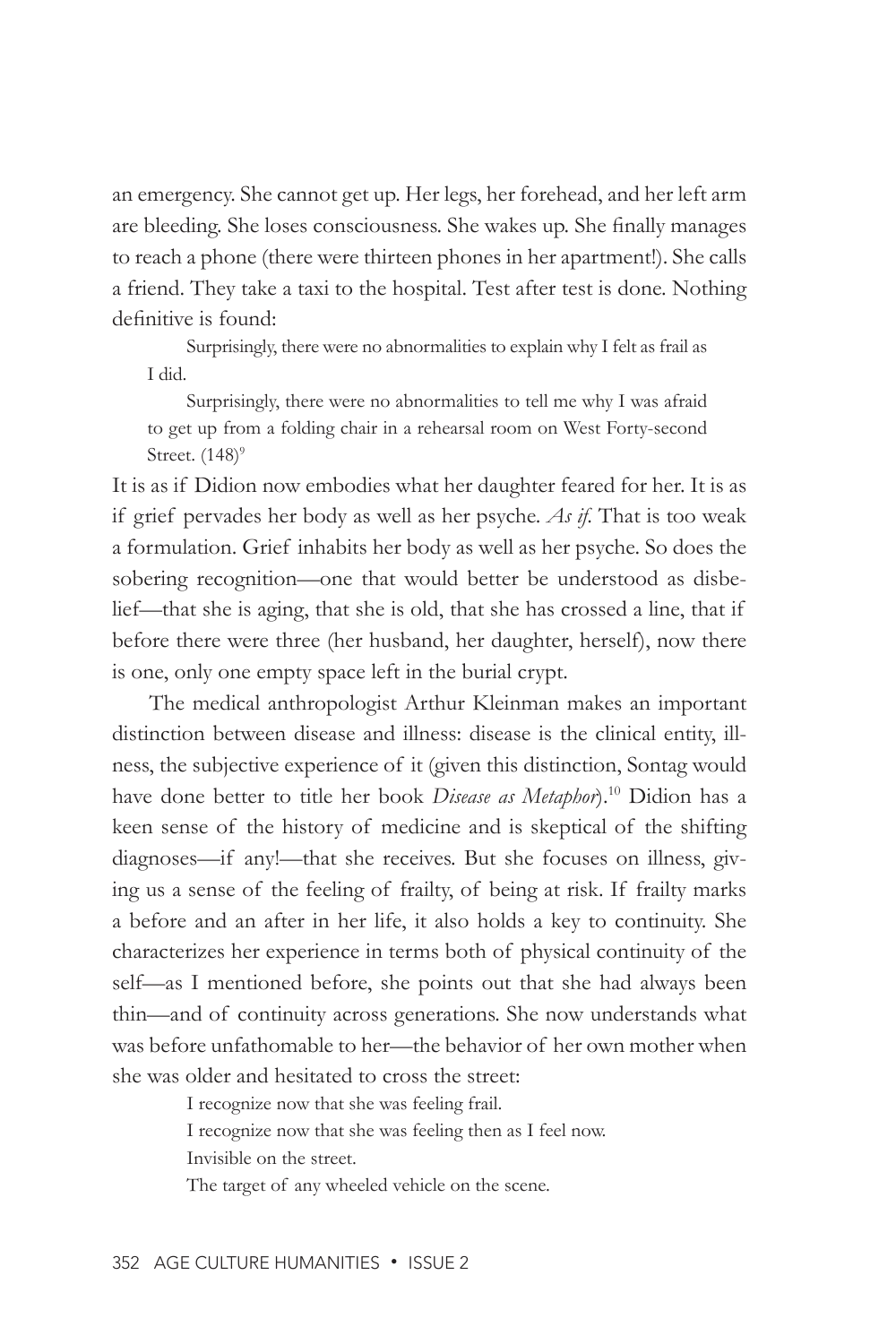Unbalanced at the instant of stepping off a curb, sitting down or standing up, opening or closing a taxi door. (139-40)

Didion had to experience frailty herself in order to witness, retrospectively, the feeling of frailty her mother experienced. Frailty: it is an attribute of her entire body, understood as the psychic body, not just a syndrome of the physical body at risk. But it is also her physical body at risk: she feels herself to be a "target."

Alone, Didion populates her psychic world—the world of this brief memoir—with her daughter, her mother, her husband, and her friends who have died. Her experience is characterized by an aching and chronic sense of loss experienced in the present, projected into the past, and foreseen in the future—a sense of deathliness reinforced by the repetition of phrases. To whom is she profoundly connected? She can't think of one person to name on the ubiquitous form asking who should be contacted in case of an emergency. (I understand this: not long after my husband died, I found myself breaking into tears when a nurse—I had changed doctors, and this was my first visit—asked me the same question.) In *Blue Nights,* it sometimes seems as if Joan Didion is talking to herself; sometimes she speaks directly to us as readers. The two modes of address merge together as soliloquy. The book closes on a note of devastating fatalism:

I know what it is I am now experiencing.

I know what frailty is, I know what the fear is. (188)

The concept of risk entails uncertainty. But at this point Didion is dead certain.

In *Inhibitions, Symptoms and Anxiety,* Freud makes what has become a well-known distinction between fear and anxiety. Fear is attached to a specific object (a car coming toward you in the street) whereas, in his words, *anxiety* possesses "a quality of indefiniteness and lack of object," an indefiniteness we can relate to risk (165). In her description of her experience at the end of *Blue Nights*, Didion merges the two affective states that are theoretically distinct for Freud: *anxiety*, as an expression of being at risk (but for what? for potentially everything and anything,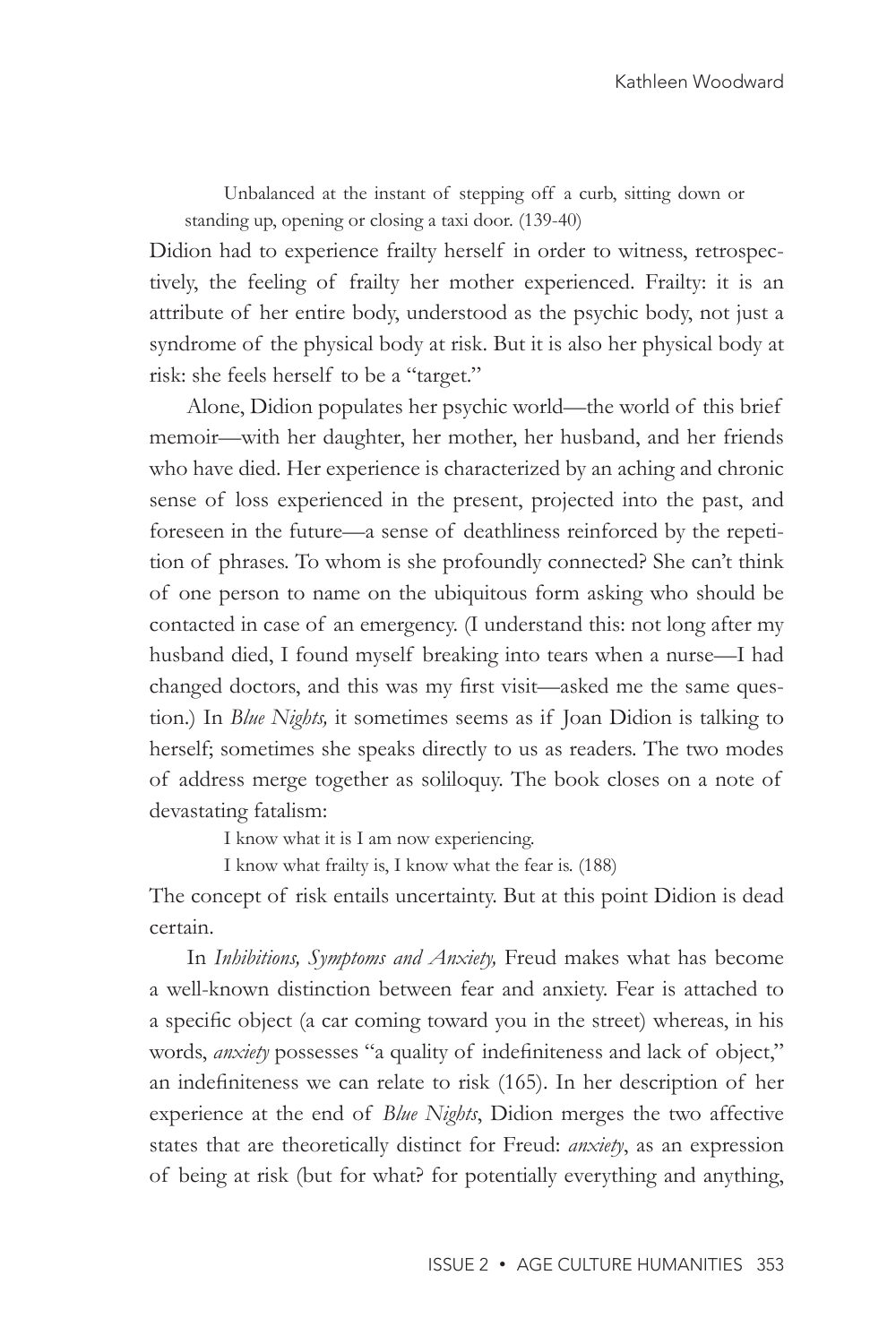with indefiniteness multiplied), and *fear*, as the expression of the palpable certainty of death. She knows unmistakably, she writes, what she is experiencing: under the sign of frailty, anxiety and fear converge into one. Improbably, the passing of time both accelerates and slows down, metastasizing in all directions, spreading into the past, the present, and the future.

Contracting and expanding, time also becomes difficult to comprehend—at least for me as a reader. Here are the rest of the last lines of her memoir:

> The fear is not for what is lost. What is lost is already in the wall. What is lost is already behind the locked doors. The fear is for what is still to be lost. You may see nothing still to be lost.

Yet there is no day in her life on which I do not see her. (188)

I've puzzled over this last line. It seems to bespeak an impossibility, a vantage point from the present on the past that could not have existed, an ambiguous temporality.

*Blue Nights* reveals how, under the pressure of traumatic events, the discourse of risk—it can take the form of an admonition or the threat of catastrophe—can color all of one's experience: past, present, and future. Frailty comes to provide a key to understanding—everything. A conversion disorder is characterized by the transformation of mental conflict into bodily symptoms. This appears to be the case with the Didion of *Blue Nights*. But conversion also seems to travel in the other direction from the very *prospect* of the breaking of bones (note that no bones had broken) to unrelenting psychological distress. With Didion it would seem that being at bodily risk exacerbates her anguish over the loss of her daughter (as well as the loss of her husband and friends), converting the *risk* of falling into tormenting guilt at—it seems almost a discovery having utterly failed as a mother. "Was I the problem? Was I always the problem?" (33). "How could I have missed what was so clearly there to be seen?" (36). "Did I prefer not to hear what she was actually saying?" (133). *Blue Nights* is marked throughout by such self-lacerating rhetorical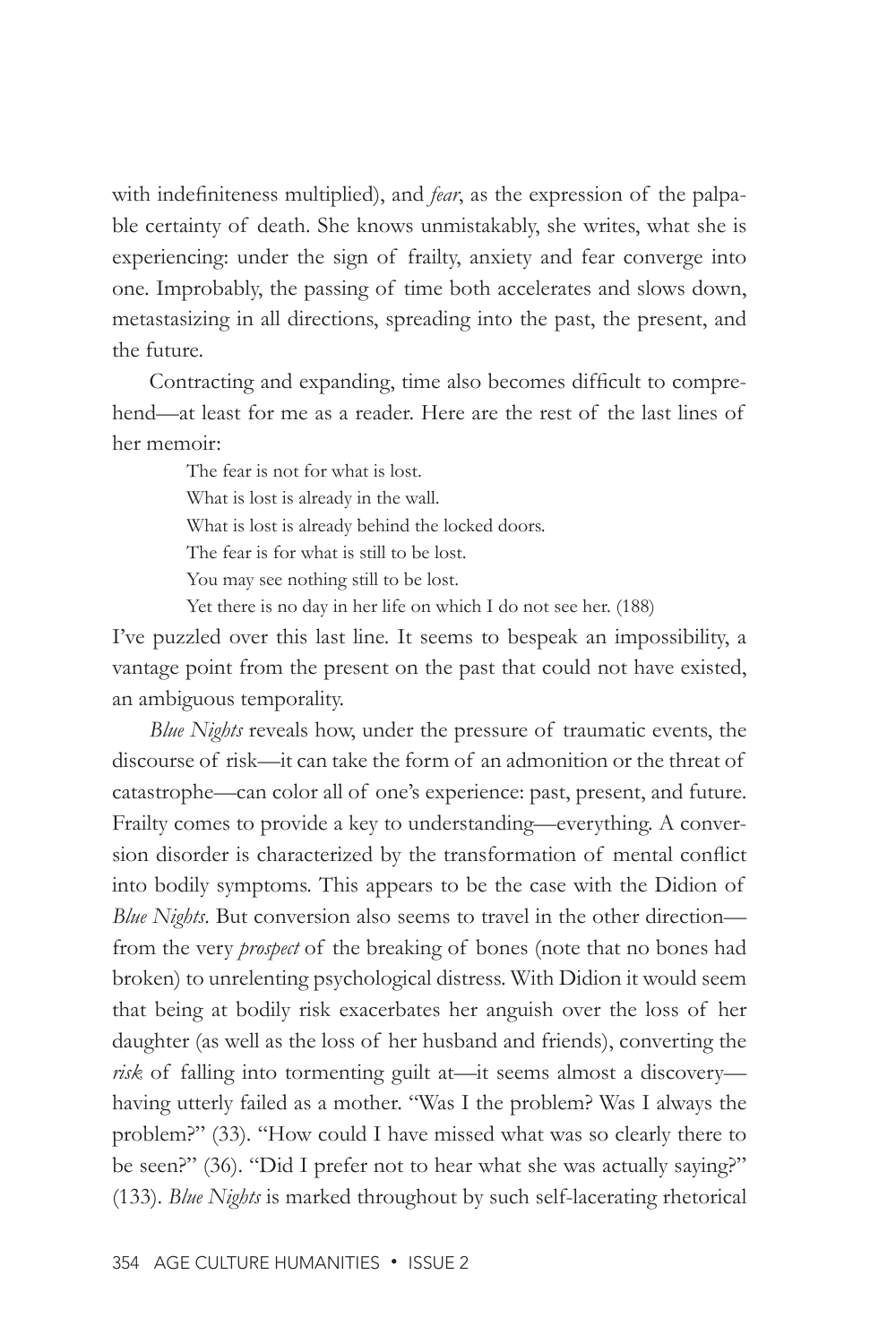questions. It is painful. Sometimes brutal. Reading *Blue Nights*, I can distinctly hear Didion's voice (she read passages from it in TV interviews) echoing in my mind. Her toneless voice registers a dismaying lack of affect even as she writes of grief and fear.<sup>11</sup> And of "severed emotional bonds" (11).

*Blue Nights* offers us a valuable description of what it feels like to be so vulnerable, palpably at risk at virtually every moment for what could be a disastrous fall—or anything else. Didion's description of the feeling of frailty—of frailty as a biological condition as well as a psychic (and social) condition—is especially important because the condition of frailty has not entered widespread personal, public, or political consciousness in the United States. A chronic condition rarely does, unless we suffer them ourselves or there are enormous amounts of money at stake in terms of selling pharmaceuticals or medical procedures, which brings me to the American economy and the next section of this essay. I should add that studies of frailty are framed by the larger context of research on longevity, which in turn brings us to demography, the study of populations, and in particular to population aging.

\* \* \*

How can we understand Joan Didion's account of her experience in terms of a discourse of national security at risk? In a vicious review of *Blue Nights* that appeared in *The Atlantic* in 2012, Caitlin Flanagan accuses Didion of the "crime" of getting old: "Ultimately Joan Didion's crime artistic and personal—is the one of which all of us will eventually be convicted: she got old. Her writing got old, her perspective got old, her bag of tricks didn't work anymore."12 Flanagan extends Didion's failure to all of us—if we live long enough. If we reduce Didion's narrative of her experience to a number, understanding her as representing an old body, one that no longer contributes meaningfully to the national economy ("her writing got old"), and if we aggregate the number of old people in the United States, we find a dominant discourse of risk in which aging figures prominently: the national economy at risk as it is inflected by the aging of the U.S. population, providing another frame in which to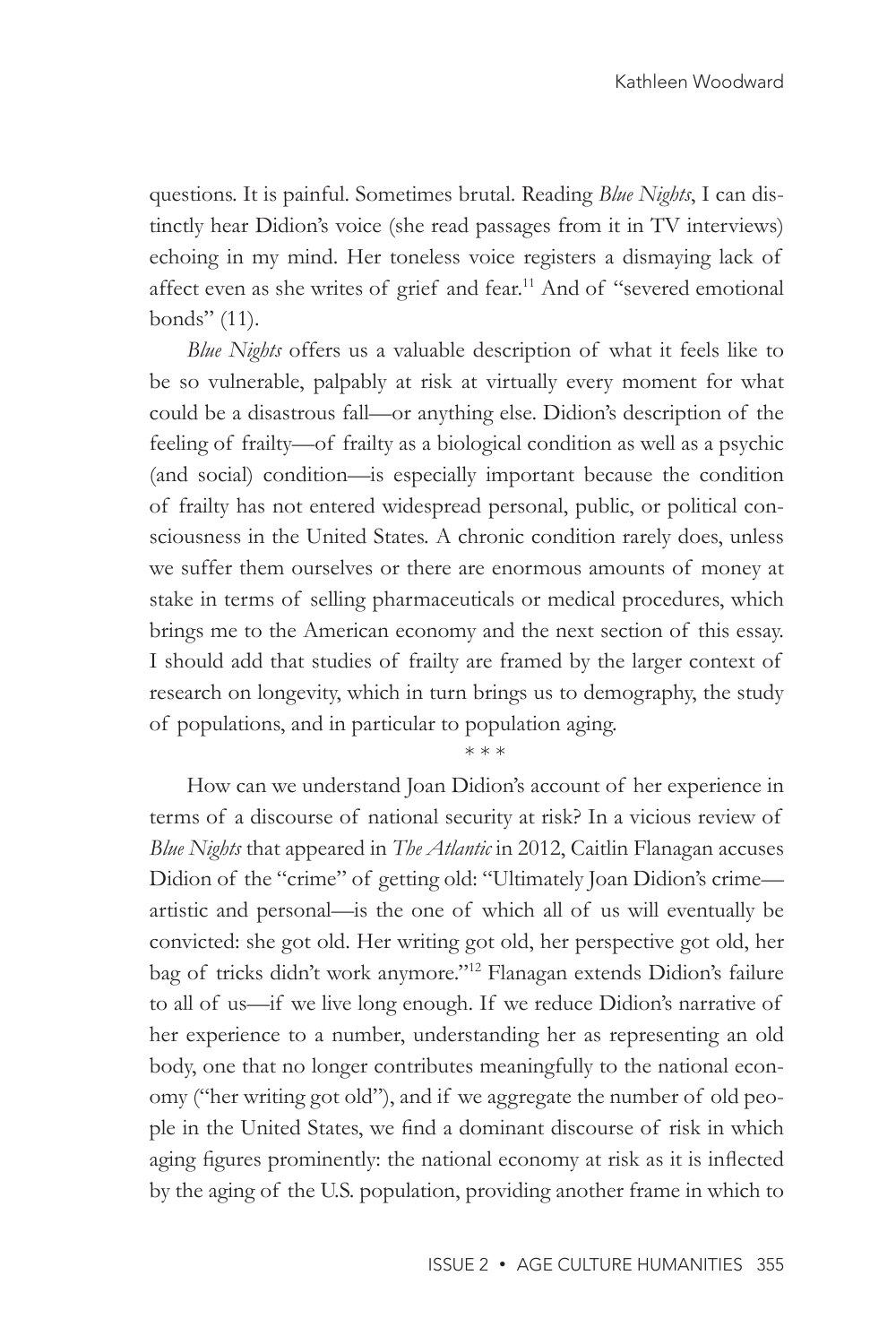understand *Blue Nights* and Flanagan's extreme response to it.

This profound demographic change—a dramatic increase in life expectancy since the turn of the twentieth century, coupled with a decrease in the birth rate—is one of the great achievements of modernity. Yet the aging of the population (an increase in the proportion of older people to those younger) is routinely and vociferously represented in the media and in policy proposals on the level of the nation as a source of ruinous weakness, soliciting what I call statistical panic that an aging society will not be able to successfully compete in a global economy.<sup>13</sup> The aging of the national population is represented as a catastrophe, with the elderly targeted both as its symptom and its toxic cause, and figured as an economic burden. What sociologist of aging Stephen Katz identified as "alarmist demography" in 1992, tracing such views back to Malthusian anxiety about population growth, is alive and well today.<sup>14</sup> Consider the following characteristic pronouncements about the condition of the United States economy: in an op-ed in the *New York Times* that appeared the day President Barack Obama signed the historic health care bill into law—it was March 23, 2010—what does David Brooks single out as the number one reason the "vigor" of the United States is threatened? The United States is "becoming geriatric," Brooks writes.<sup>15</sup> Aggregating countries in the West, Ted Fishman, in a piece published in the *New York Times Magazine* in October 2010, puts it bluntly: "The high costs of keeping our aging population healthy and out of poverty has caused the United States and other rich democracies to lose their economic and political footing." That same month the *New York Times* referred to the aging population as "The Financial Time Bomb of Longer Lives."<sup>16</sup>

The contamination implied in "becoming geriatric" at the level of a national population resonates with a theory of biological aging at the molecular level, with the "accumulative waste theory of aging" serving as a chilling metaphor for the alleged potential destruction of a nation at the hands of population aging.17 Population aging is singled out as the primary determinant of putting the United States at economic risk;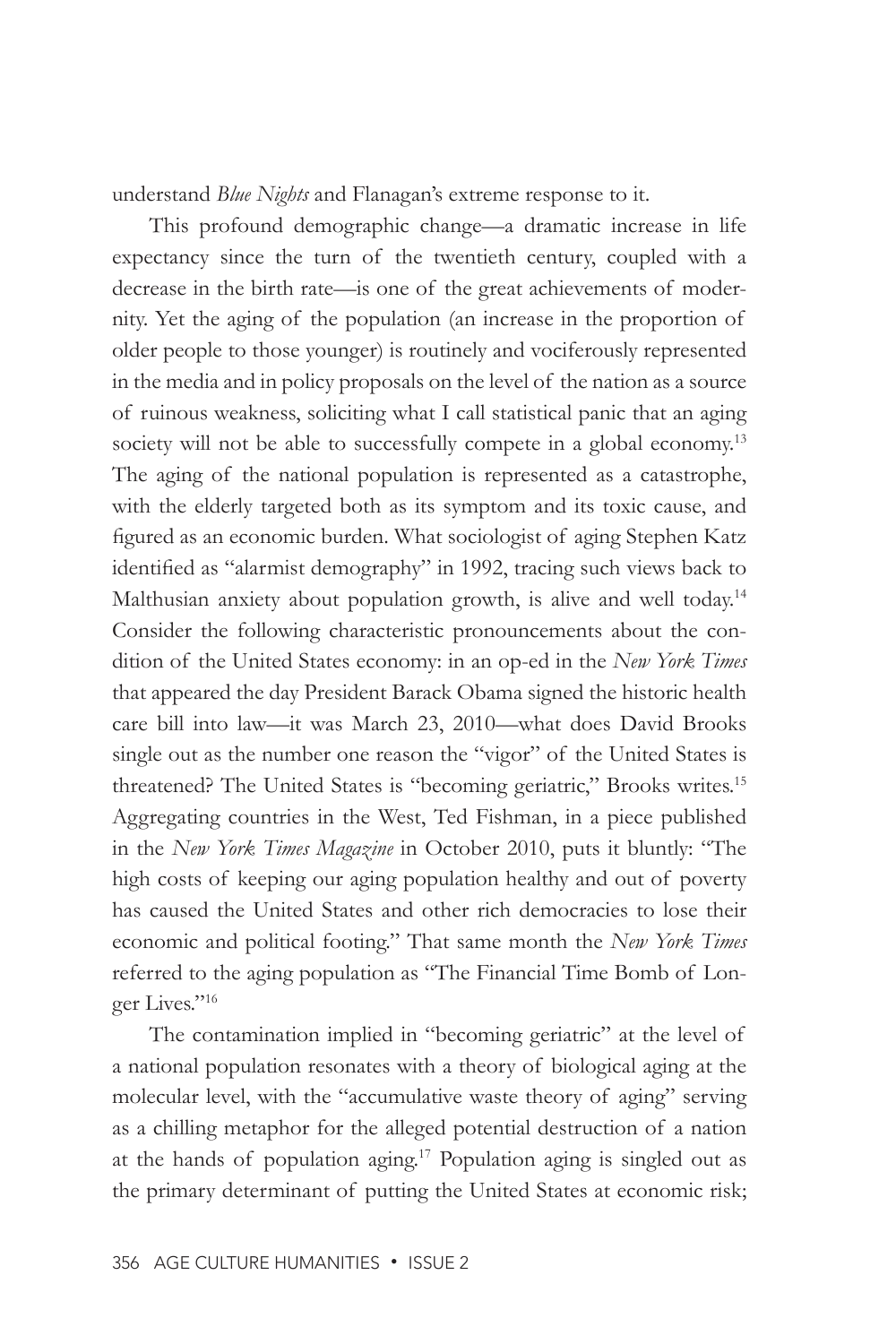an aging America is represented as an America in decline. In terms of population aging, then, it could be said that from the point of view of neoliberalism, we are in pathological overproduction, overwhelming the national body, producing waste in a process akin to cancer.<sup>18</sup> An aging society is what I call the *hyper-risk society*. It is a society considered *out of balance* for maintaining a strong national security, which entails economic growth. In a mordant irony, what population could be said to be most at risk? Those who are old. Indeed, in a calculation of costs and benefits, people who live longer can be said to be *increasing their time at risk*. Living longer = increasing time at risk. This is literally how one letter writer to the *New Yorker* coldly put it, calculating cost. In a response to an article by the physician Atul Gawande showing how health costs could be reduced significantly by focusing on those who use medical services the most, Aaron Walton pointed out that benefits of such cost containment would be reduced because the patients would live longer, thus counteracting "their reduced frequency of hospitalization with an increase in their time at risk." Clearly we must not allow the meaning of old age in general and the lives of older people to be cast in blunt-edged economic terms as if this were the only value at stake. The real challenge—it is a moral one—arises from the collision of the needs of the elderly with the values of neoliberal political economy, based as it is in great part on calculations of risk and the shift of risk from the state to the individual. Indeed, we might indict global capitalism for *disabling* entire populations of older people. The elderly are convicted of being unproductive in an economic sense and for consuming far too many resources, health care in particular.

In his biting installation *Nursing Home* (*L'Hospice*), the French artist Gilles Barbier brilliantly captures this view of America as an exhausted power, its once famed superheroes now old and tired and incapacitated. Exhibited at the 2003 Whitney Museum show "The American Effect: Global Perspectives on the United States, 1993-2003," the installation consists of six hyper-real life-size sculptures of American pop cultural figures—Wonder Woman, Superman, the Incredible Hulk, Mr. Fantastic,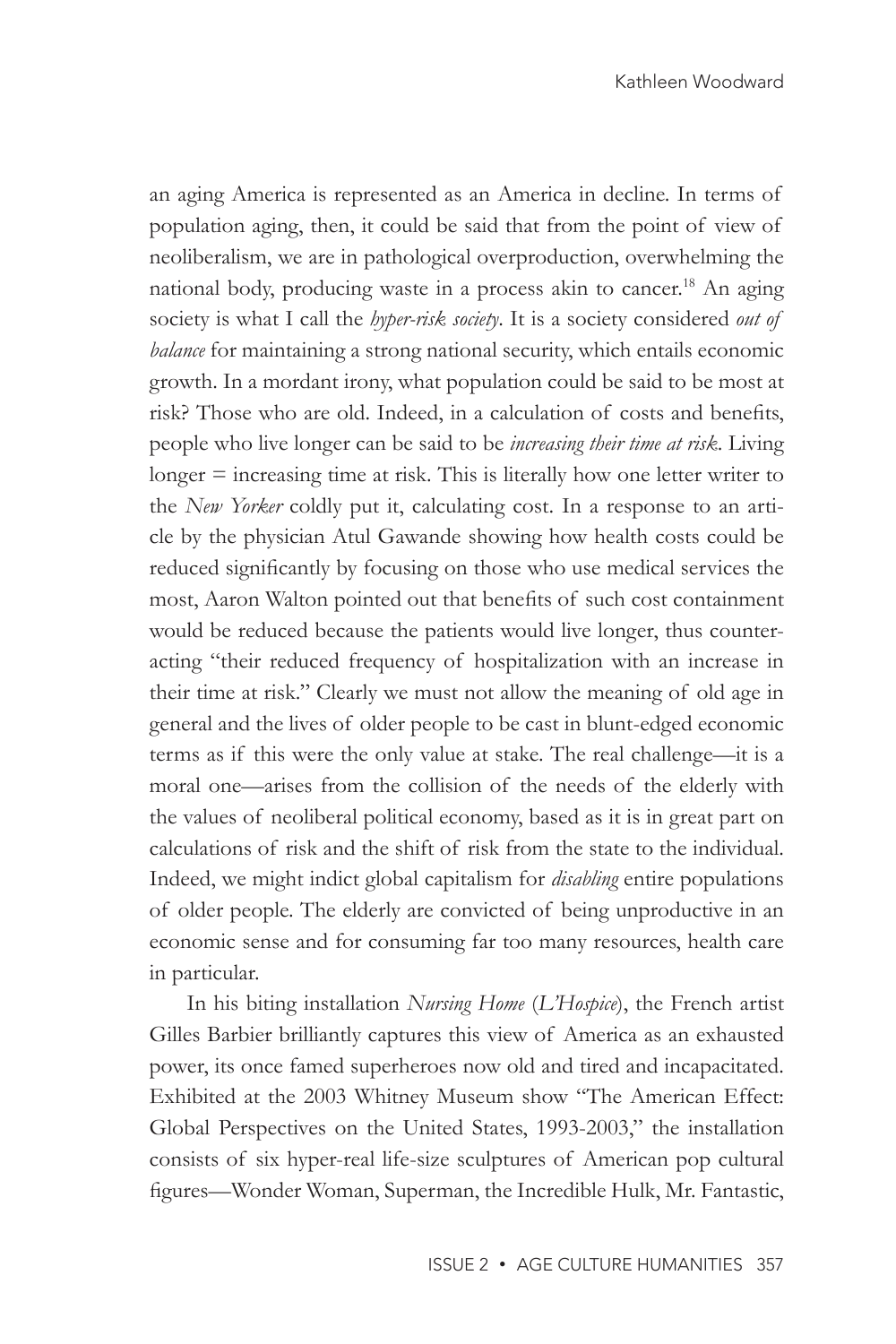Captain America, and Catwoman.19 Heroes and heroines in their youth, they are now confined to wheelchairs and gurneys, unengaged with life, products whose shelf-life has expired (the statement accompanying the installation reads, "Superheroes represented in bodies aged to correspond to their copyright date"). Here we forcibly see portrayed the close association between aging and obsolescence in the United States. Imagine a tableau vivant of American authors—frail American authors in their late seventies, eighties, and nineties. In Caitlin Flanagan's venomous view, Joan Didion would be one of them.

Political scientist Timothy Mitchell has recently argued that the post-World War II idea of the economy established a new kind of temporality, one in which the future is dominant. Growth—of the *economy*, not of resources or of populations—came to be considered preeminent for national security. Mitchell's argument is both subtle and strong, and I cannot engage it here.<sup>20</sup> I do want to note, however, that he links the historical emergence of this idea of the economy—Mitchell deploys the term "economentality" in analogy to the Foucauldian concept of governmentality—with the response of the United States government to quell the unprecedented labor struggles that occurred postwar, both in the United States and in other locations around the world. Today one of the perceived threats to national security is from population aging; the population is growing, but it is represented as the wrong kind of growth, ruinous growth. It should not come as a surprise that the economy has been described as frail. As Ben Eisen noted in the *Wall Street Journal's MarketWatch* in June 2014, exuberance in the financial markets is incommensurate with the "frail economy."

How can we understand the relation between population aging at the national level and the economic process known as globalization? As sociologist Brett Neilson writes in an essay on the biopolitics of aging and globalization, "population aging places a glacier-like pressure on the nation-state, slowly but surely eroding its centralized apparatuses for managing the production and reproduction of life" (163). The metaphor of glacialization is striking, pointing to the radically different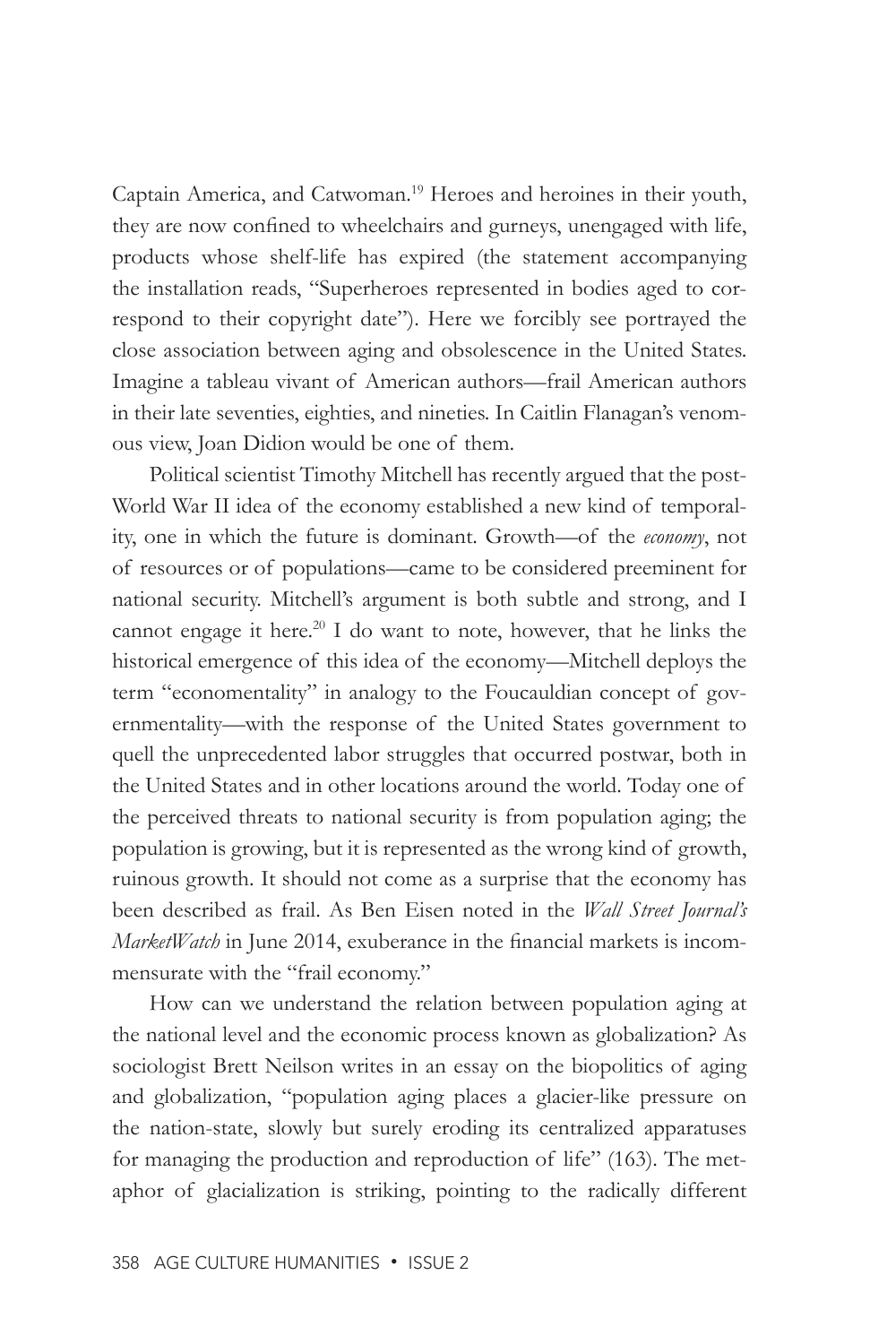temporalities at stake in globalization and population aging. On the one hand, the temporality of globalization is future-oriented and associated with rapid change and the movement of goods and information and people; globalization is a process that is emerging.<sup>21</sup> On the other hand, population aging is associated with glacialization, with slowing down at the level of the nation-state, just as it is linked with slowing down on the biological level of the individual.<sup>22</sup>

There are contradictions here, however, that can only be understood through the lens of global capitalism. On the one hand, there is the national fear that the frail elderly (or the "unproductive" and useless elderly in general) will live too long, consuming far too many resources, health care in particular. Some might think Joan Didion one of them. Imagine: Joan Didion as a threat to the economy! On the other hand, there is the desire on the part of the globalized medical industrial complex to develop and market expensive drugs and treatments that can extend life expectancy, if only for relatively short amounts of time.<sup>23</sup> And where do the funds come from to develop these drugs and treatments? As the astute economist Robin Blackburn has pointed out, capital is derived in large part from the huge pension funds—so-called gray pension funds—that are accumulating in countries worldwide and are themselves at risk.

In the United States, frail older people are largely out of sight and out of mind even as they are identified as potent risk factors to our national security. They are largely immobile. Mobility and temporality are intimately related. Globalization is associated with movement of populations across national borders and with the young, while the frail elderly are by and large place-bound, immobile. A frail economy is one at risk. Of what? Of slowing down, of weakness, ultimately of mortality. I turn to my closing thoughts on disability and aging, through the lens of frailty.

I was prompted to develop these reflections on frailty by Erin Lamb, who invited me to participate in a roundtable devoted to "Age and/as Disability" at the Modern Language Association's 2014 convention. I

\* \* \*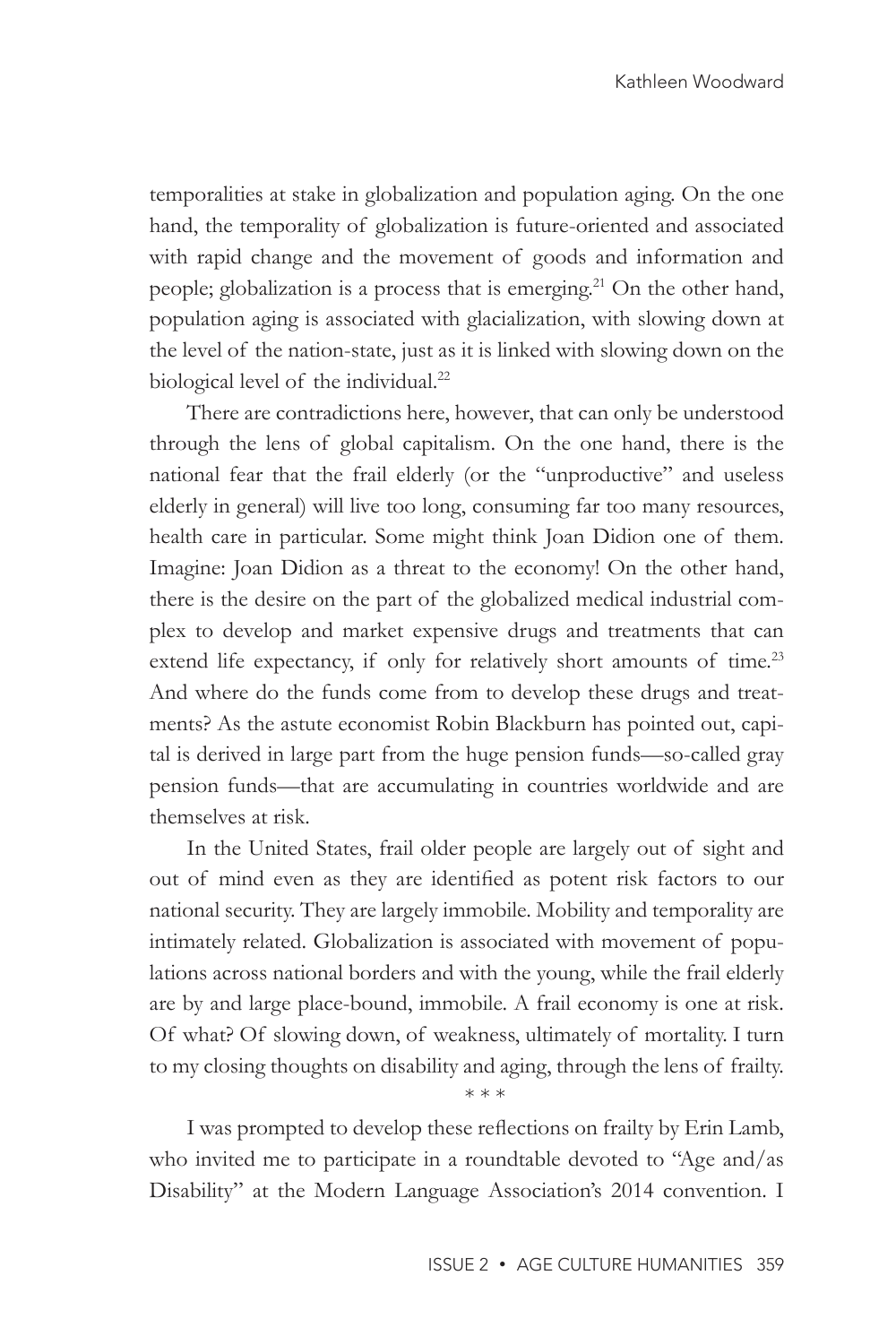framed my brief remarks as addressing *aging* and *disability* through the lens of *frailty*, with *risk* a key component. My plan was to focus on the convergence of aging and disability, especially in relation to temporality and a certain experience of debility—frailty. But in expanding my short talk, I found it difficult to hold these four keywords together. "Disability" receded.

Interestingly enough, research in the social sciences reveals that older people rarely describe themselves as frail.<sup>24</sup> It thus strikes me as all the more remarkable that Joan Didion draws insistently on frailty to describe her experience. I regard her as courageous in addressing "this issue of frailty," as she puts it. Granted, she is a powerful presence in American culture and so we might not have expected the stigma of frailty to be applied to her, as it so stridently is in Flanagan's review.

I also find it fascinating that in *Blue Nights,* Didion never invokes the words "disabled" or "disability" to describe her condition, never mind as a dimension of her identity. Frailty and disability are kept strictly apart. And indeed I have come to conclude that frailty and disability should be separated as carefully as they can analytically.<sup>25</sup> Frailty as a biological condition and disability belong to different orders: in this small lexicon of two terms, frailty is an example of a disability. I also think that the word "disability" should be replaced by "impairment" when what is at stake is biological. Frailty is an impairment, just as is blindness; it is biological.

It is well known that in disability studies, aging and old age are often invoked as the horizon of disability.26 In *Bending over Backwards*, for instance, Lennard Davis underscores the fact that everyone can become disabled, reminding us that the "baby boomer generation is fast heading toward disability" (4). One of the pernicious effects of this rhetorical rallying cry is the reinforcement of the damaging and dominant stereotype of aging as solely an experience of decline and diminishment, although I'm confident that is not the intent. It is altogether common to find the three terms—old age, frailty, and disability—often used interchangeably.<sup>27</sup> But these terms are not synonyms for each other.<sup>28</sup> They are unstable; they tend to multiply; *old age* is associated with *aging*, a process, not a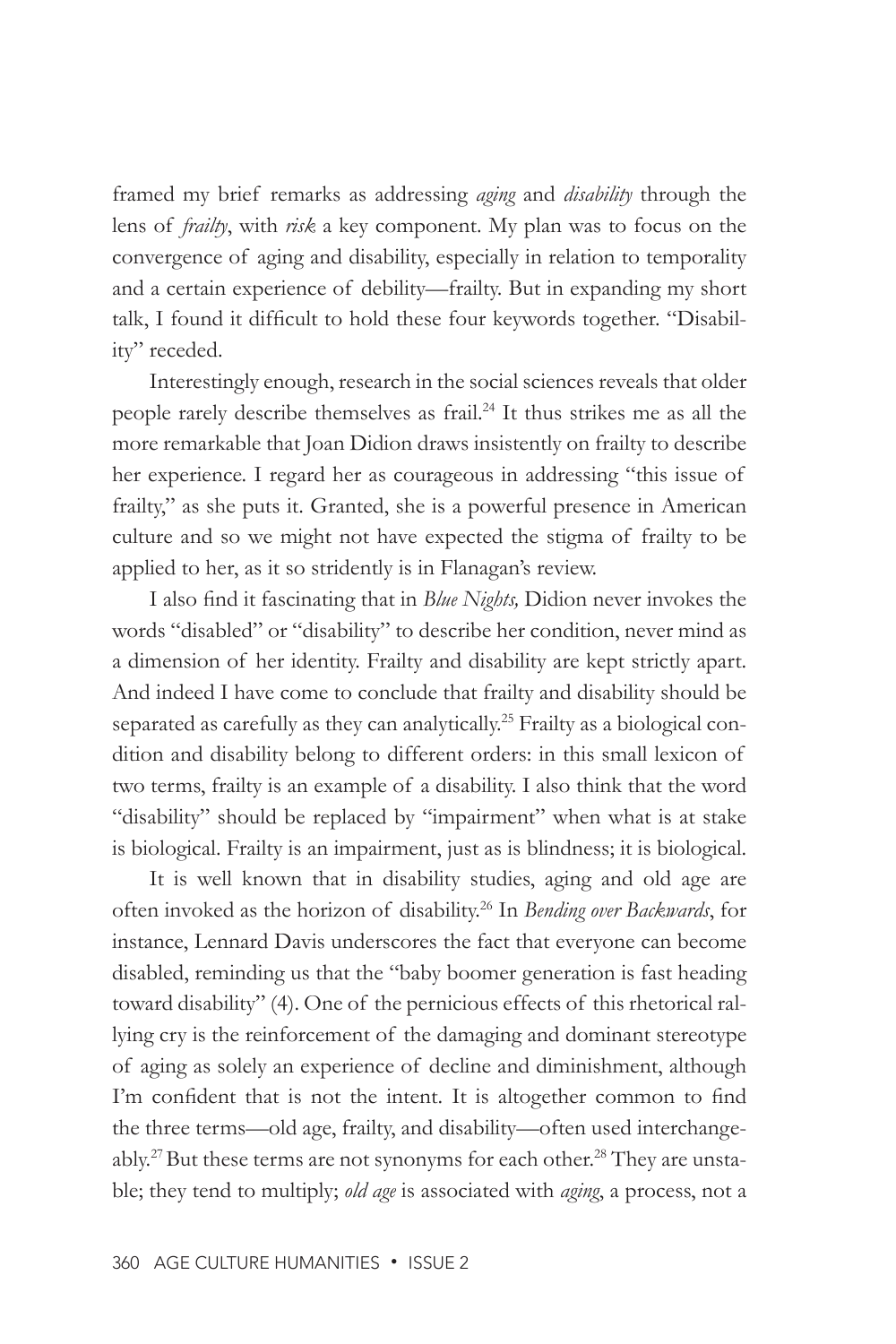state, and *disability* is distinguished from an *impairment*. As a biomedical syndrome, frailty is not inevitable, even in the oldest old.<sup>29</sup> An older person can have an impairment—failing eyesight, for example—and not be frail. In terms of temporality, I am mindful of the important insight of Chris Gilleard and Paul Higgs. They point out that the temporality associated with aging is different from the "atemporality" associated with the representation of people who are disabled. "Although there is increasing interest in this history of disability and disability organisations," they write, "the contextualization of disability has been set against social, not personal, time scales" (81).

The relationships among the three terms—frailty, disability understood as an impairment, and aging and old age (I am expanding old age here to include aging)—are all the more complex, not to say confusing, because they are all risk factors for each other and ultimately for mortality. They could be considered co-risk factors. Aging and old age are risk factors for frailty. A disability (for example, blindness) can be a risk factor for frailty (for falling, breaking a hip, and its aftermath). And frailty is a risk factor for other impairments. What emerges is the extent to which risk is the common denominator holding all of these terms together. Risk reverberates seemingly endlessly among all these variables, increasing—risk! As we have seen, Didion's fear of the risk of falling intensifies her experience of the loss of her daughter. She comes to see her life as a series of risk factors, as do her doctors and others in her life. The discourse of risk intensifies statistical panic that our aging population will weaken our economy to the point of frailty.

The discourse of risk is totalizing. Risk is a noun, both hard as a rock and a mirage. Risk is a verb and seems to have a voracious life of its own, circulating everywhere, reproducing itself, autotelic, synthetic, polyvalent, swallowing everything up in its wake, impoverishing our experience. Risk is an adjective, creating risk factors out of virtually everything, including aging and old age, frailty, and disability. Risk requires a future to exist. But risk can radically foreshorten time. What Didion writes of the passing of time bears repeating: "this permanent slowing, this vanishing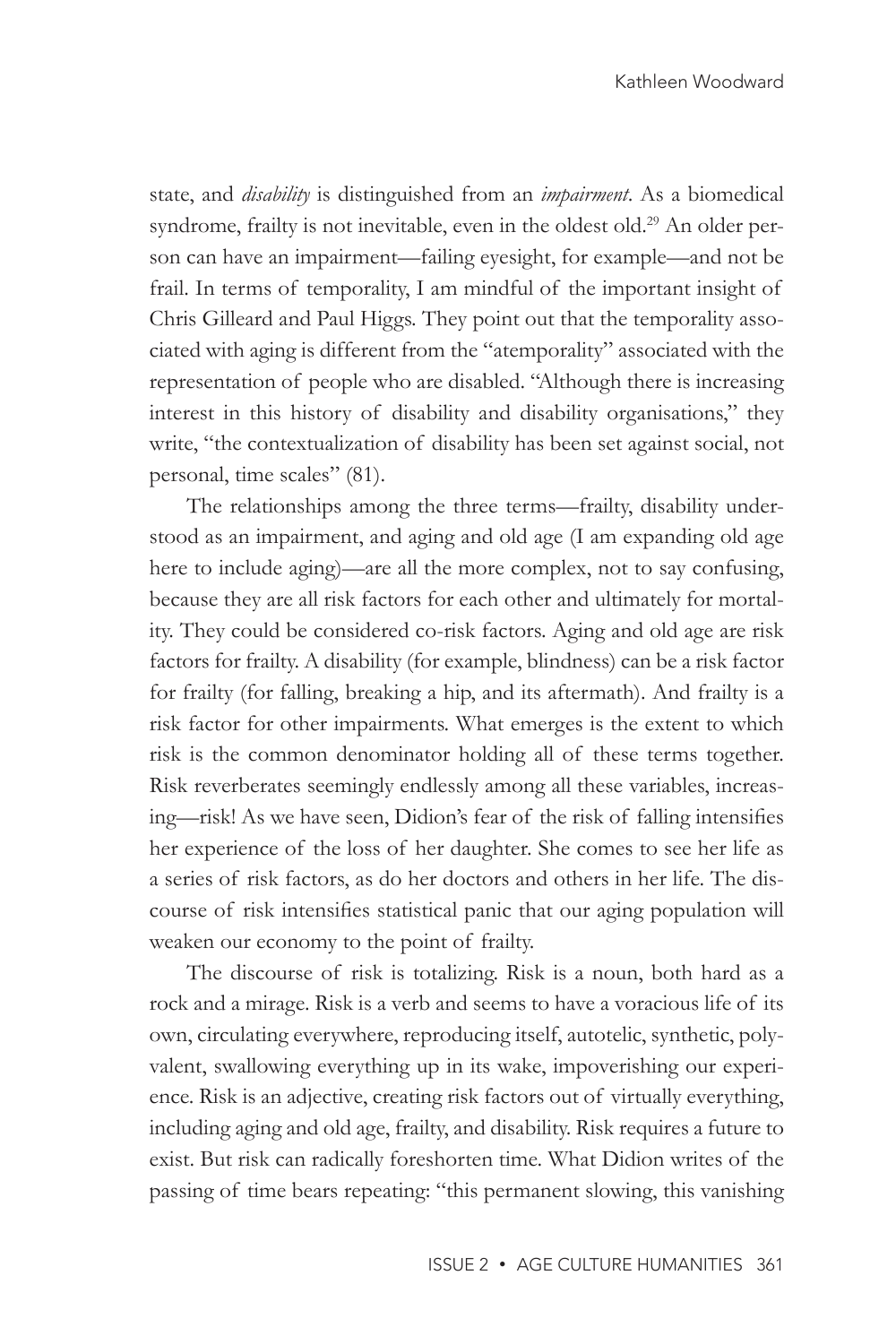resilience—multiplies, metastasizes, becomes your very life" (17).

## **NOTES**

- <sup>1</sup> Frailty is not necessarily associated with old age. People may be frail at any age (frailty, for example, may be associated with such illnesses as anorexia and HIV/AIDS), and people who are chronologically among the very old—ninety and above—may not be frail.
- <sup>2</sup> See Robine and Michel: "Frailty is a biologic syndrome of decreased resistance to stressors causing vulnerability to adverse outcomes, independently of disability and comorbidity" (595). For other accounts of frailty from biomedical fields, including public health, see Walter Bortz and Linda Fried; the latter article provides clear distinctions among the concepts of disability, frailty, and comorbidity. See as well philosopher Sally Gadow's essay on aging.
- <sup>3</sup> In her superb article "Construction of Frailty in the English Language," Grenier studies the meaning of frailty in three different domains—the *Oxford English Dictionary*, academic research, and older women's accounts. See also Grenier and Hadley: equating "frailty" in Canada with "homebound" in the United States, they argue that frailty is "a powerful discriminatory concept used to ration public services according to biomedical or functional classification" (213).
- 4 Foucault summarizes: "I have studied the objectivizing of the subject in what I shall call 'dividing practices.' The subject is either divided inside himself or divided from others. This process objectivizes him. Examples are the mad and the sane, the sick and the healthy, the criminals and the 'good boys'" (208). I would add that the subject can be divided both inside herself and from others.
- <sup>5</sup> I am employing the distinction made in disability studies between an impairment and a disability: "impairment" refers to a corporeal limitation whereas a "disability" is socially constructed, with people unable to participate in the normal activities of society on an equal footing with others because of physical and social barriers.
- 6 Stephen Kiernan offers these distinctions: "Health care is typically delivered using one of three clinical models: critical care, for people with traumatic injuries such as those from a car crash; acute care, for people in a physical crisis such as a heart attack; and chronic care, for people who have an ongoing illness that is not in crisis but requires sustained treatment and attention" (172).
- <sup>7</sup>"Confidence," psychologist Daniel Kahneman writes, "is a feeling, which reflects the coherence of the information and cognitive ease of processing it" (212).
- <sup>8</sup> See Grenier and Hadley, who focus explicitly on the resistance of older women to being categorized as frail, including *collective* resistance.
- <sup>9</sup> Risk appears in another frightening form for Didion; in April 2009, doctors, looking for something they never found, discovered instead an aneurysm at the base of her brain.
- <sup>10</sup> The distinction between disease and illness can be mapped onto the distinction between corporeality and embodiment; see Gilleard and Higgs, especially the chapter on "Disability, Ageing and Identity." See also medical anthropologist Annemarie Mol who, noting the distinction between disease and illness, critiques it, and focuses instead on practices, materialities, and events.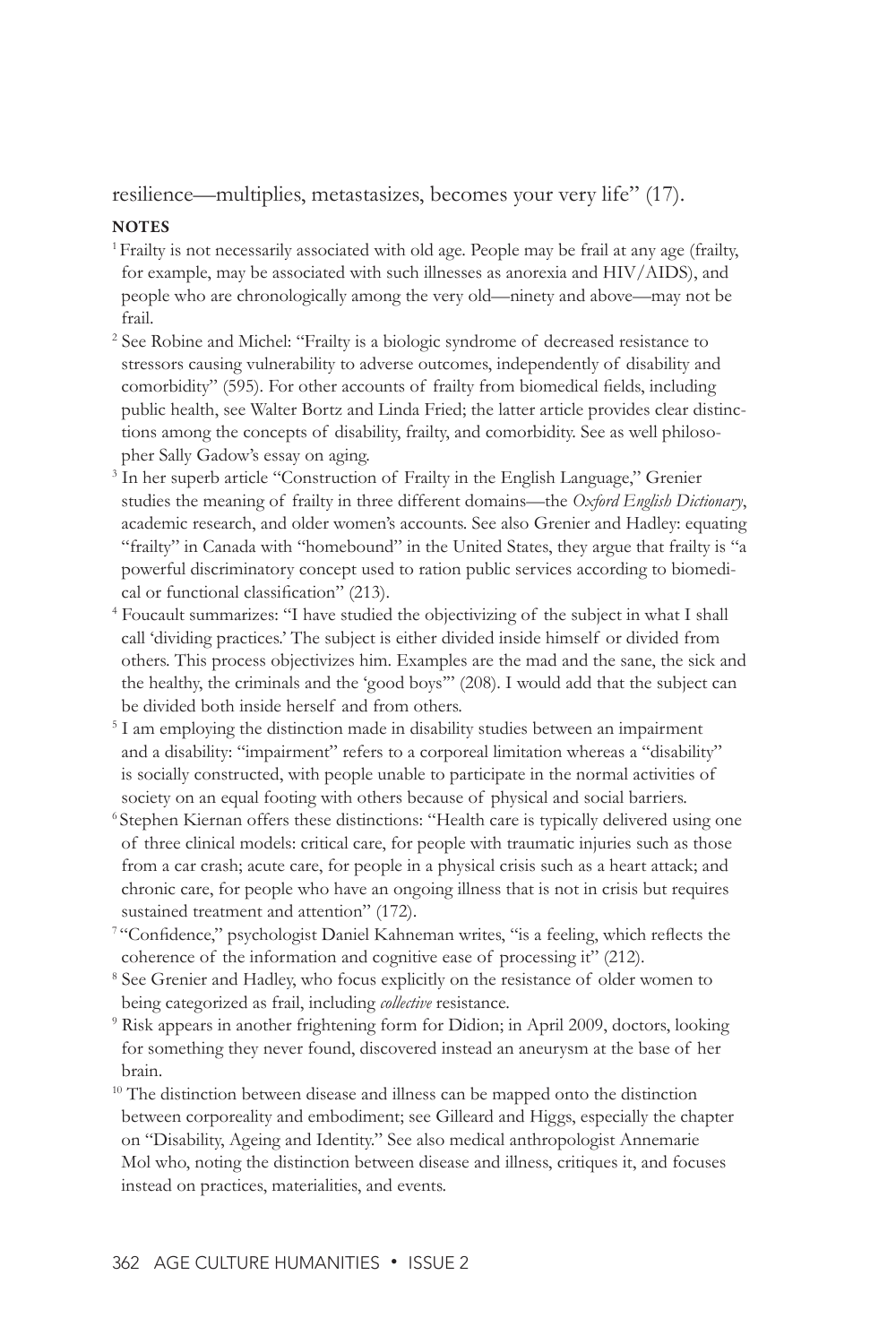- 11 See "Didion's *Blue Nights,* A Memoir of Love and Loss," *CBS News.*
- <sup>12</sup> In Elizabeth Povinelli's terms, we would say that Didion is accused of failure. Povinelli focuses on suffering that is "ordinary, chronic, and cruddy rather than catastrophic, crisis-laden, and sublime" (3); the experience of frailty could be considered such a form of suffering.
- 
- <sup>13</sup> See Woodward, *Statistical Panic.*<br><sup>14</sup> Ellen Gee and Gloria Gutman have referred to this as "apocalyptic demography."
- <sup>15</sup> Interestingly enough, only two weeks later, in a piece entitled "Relax, We'll Be Fine," Brooks takes comfort from national comparisons, judging other nations to have more depressing futures because their populations will be older than that of the United States. "Over the next 40 years," we read, "demographers estimate that the United States population will surge by an additional 100 million people, to 400 million over all. The population will be enterprising and relatively young. In 2050, only a quarter will be over 60, compared with 31 percent in China and 41 percent in Japan." This is a perfect case of statistical *schadenfreude* on the level of the nation, the taking of satisfaction in what is understood as the worse situation of others.
- <sup>16</sup> See Natasha Singer. As I argue in "From Virtual Cyborgs to Biological Time Bombs," there is a gendered dimension to population aging, with older women representing a threat to capitalist culture. See the special issue of *Feminist Review* on frailty and debility (Wearing, Cunaratnam, and Gedalof).
- 17 The entry for the accumulative waste theory of aging in the *Encyclopedia of Aging and Public Health* makes this explicit: after explaining the cellular theory of aging, author Jessica Diggs concludes, "As is a common theme in the prevention of cellular damage and aging, every individual (young and old) should strive to live a healthy lifestyle including regular physical activity and endurance training, with a balanced diet, rich in antioxidants and essential nutrients. Even small positive lifestyle modifications have the potential to result in significant improvements in the health, well-being, and longevity of our population" (75). While this kind of behavior will surely strike us as common sense, we must also be alert to the metaphor that underlies this advice: aging as the accumulation of waste, a metaphor that, as we have seen, easily maps onto aging at the level of a population and can work to produce policies inimical to the wellbeing of older people.
- 18 In *Life as Surplus,* Melinda Cooper discusses the biological theories of the pathological (the cancerous cell is the paradigm) in the work of the early twentieth-century phenomenologist Aurel Kolnai, arguing that Kolnai understands that "the pathological production of surplus does in fact constitute a kind of life, [but] concludes that it is life devoid of any true productive power" (139). See also Cooper's essay "Resuscitations: Stem Cells and the Crisis of Old Age."
- 19 For an image of *Nursing Home* at the Whitney Museum, see nymag.com/nymetro/ arts/art/reviews/n\_8958/.
- $20$  The vocabulary I am using here is inadequate to Mitchell's argument. I use the word "idea" of the economy; he carefully notes that the economy is not "a new object" (483); rather it is "an effect" (484).
- <sup>21</sup> As Leerom Medovoi writes, "If the nation is emplotted by way of an origin, producing a useable past for a present-day national self, then the globe is emplotted by way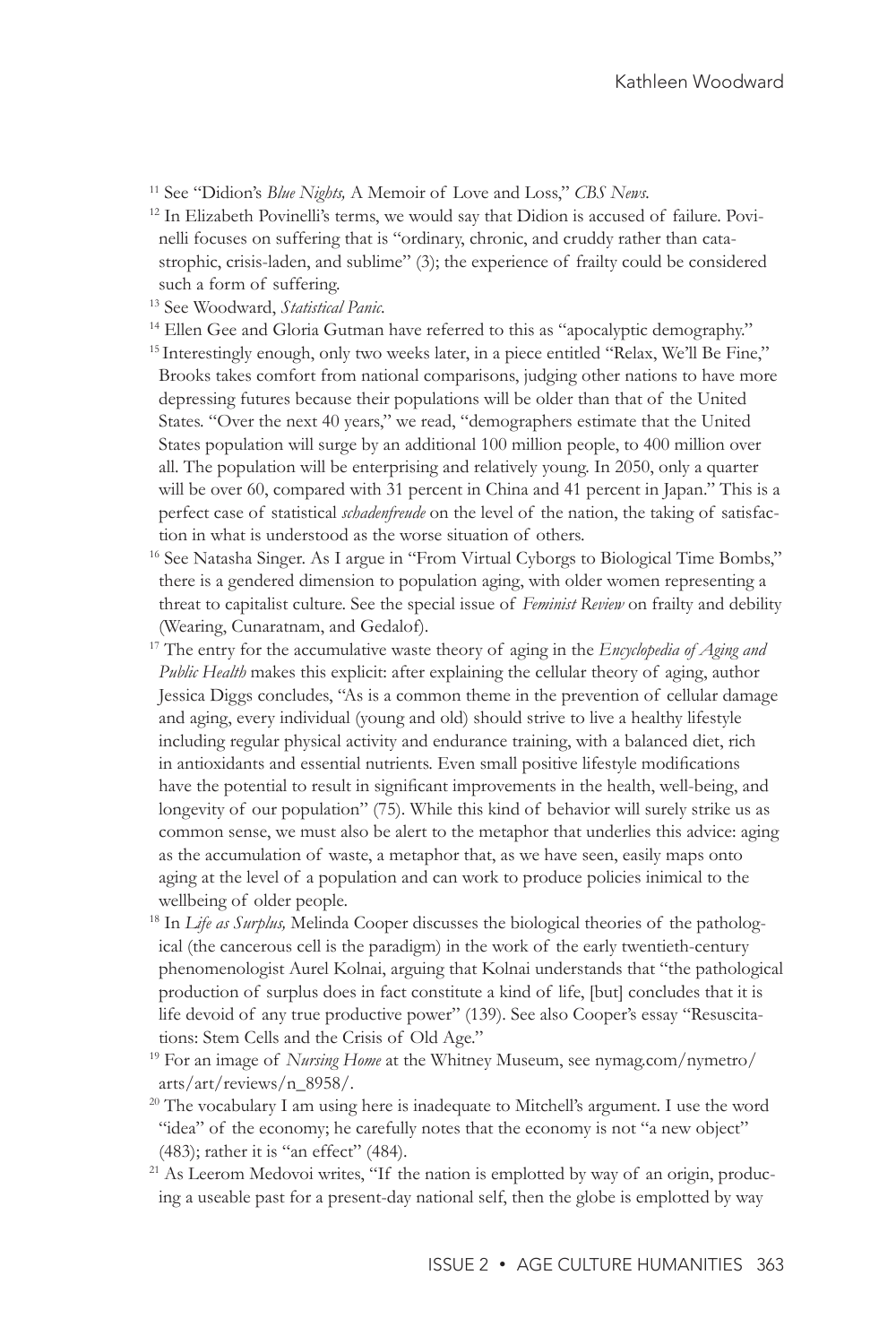of a destination. The future orientation of this narrative is inherent in its form. We talk not about the 'globe,' but about the process of 'globalizing' or of 'globalization'" (174).

- *<sup>22</sup>* Neilson is not the only one to draw on this metaphor. In *Gray Dawn* Peter Peterson writes, "The challenge of global aging, like a massive iceberg, looms ahead in the future of the largest and most affluent economies of the world" (3).
- <sup>23</sup> See Ted Anton on the financing of laboratory science of longevity over the last thirty years.
- <sup>24</sup> See Grenier and Hadley who refer as well to Sharon Kaufman's important work.
- <sup>25</sup> Robine and Michel sketch a general theory of population aging, one that distinguishes between disability and frailty in relation to aging. To summarize if not oversimplify, *disability* is associated with "younger" older people (we might use the term "the third age," although they do not) and, depending upon the national context, has been decreasing or increasing with chronological age, while *frailty*, a biological condition, is associated with the oldest old (or "the fourth age"). They point to new populations of older people—nonagenarians and centenarians. "At the oldest ages, from now on," they write, "frailty is added to functional decline and comorbidity" (595).
- <sup>26</sup> I advocate for not conflating frailty with disability. However, I also recognize how beneficial the material effects of the disability movement have been for an aging population, with universal design—consider curb cuts and electrically-powered doors—as a prime example.
- $27$  For a consideration of relationships among aging, disability, and frailty, see the first chapter of Susan Wendell's *The Rejected Body*, where she addresses "the controversial question whether people with illnesses and people experiencing the frailties and limitations of old age should be considered disabled" (8): "When disability is carefully distinguished from the expected frailties of old age, we lose the main benefit of the insight that aging is disabling. That insight enables non-disabled people to realize that they are temporarily non-disabled, and that in turn enables them to see that it is in their own direct interest to structure society so that people with disabilities have good opportunities to participate in every aspect of social life" (19). Here Wendell is using "frailty" as a global term to refer to many possible infirmities, not frailty as a biological syndrome.
- $28$  I was chagrined to see that I came very close to doing exactly that in an essay published in 1984 under the title "Frailty and the Meanings of Literature"; I also tended to equate frailty and disease.
- <sup>29</sup> Geriatrician Walter Bortz II concludes that "the state of frailty is largely separable from the process of aging and should thereby be susceptible to active intervention and reversal" (M283).

## **WORKS CITED**

- Anton, Ted. *The Longevity Seekers: Science, Business, and the Fountain of Youth*. Chicago: U of Chicago P, 2013.
- Barbier, Gilles. *Nursing Home (L'Hospice)*. 2002. Photog. Tim McAfee. "American Cheese." Rev. of The American Effect: Global Perpsectives on the United States, 1990-2003. Whitney Museum, New York. *New York Magazine* 21 July 2003. Web. 27 July 2014.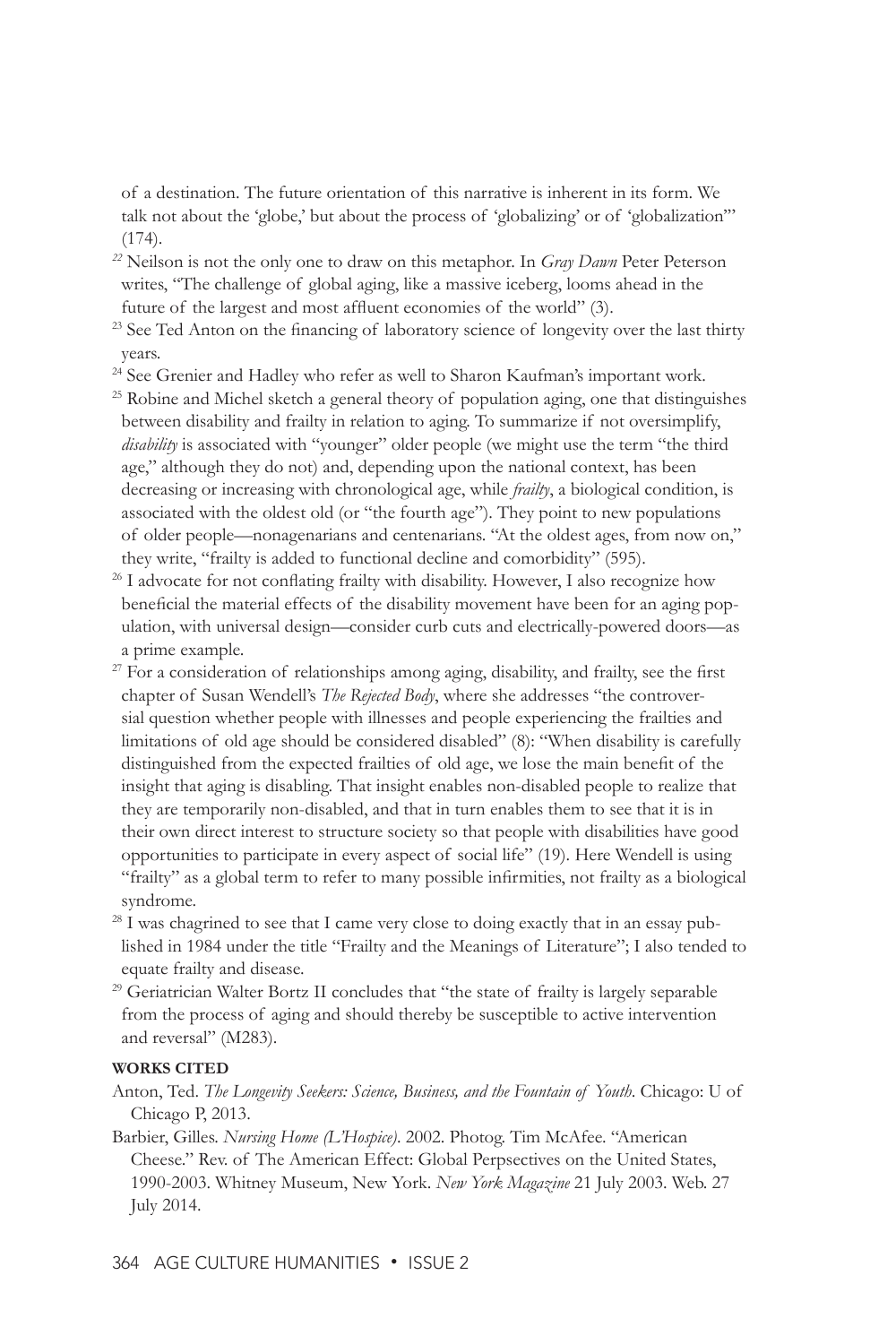Blackburn, Robin. *Age Shock*. London: Verso, 2006.

- Bortz II, Walter M. "A Conceptual Framework of Frailty: A Review." *Journal of Gerontology: Medical Sciences* 57A:5 (2002): M283-88.
- Brooks, David. "Relax, We'll Be Fine." Op-Ed. *New York Times,* 6 April 2010. Web. 7 July 2014.
- —. "The Democrats Rejoice." *New York Times,* 23 March 2010. Web. 25 July 2014.
- Cooper, Melinda. *Life as Surplus: Biotechnology and Capitalism in the Neoliberal Era*. Seattle: U of Washington P, 2008.
- —. "Resuscitations: Stem Cells and the Crisis of Old Age." *Body & Society* 12:1 (2006): 1-23.
- Davis, Lennard J. B*ending over Backwards: Disability, Dismodernism, and Other Difficult Positions*. New York: New York UP, 2002.
- Didion, Joan. *Blue Nights*. New York: Knopf, 2011.
- "Didion's *Blue Nights,* A Memoir of Love and Loss." *The Early Show*. *CBS News* 3 Nov. 2011. Video interview. *YouTube*. Web. 27 July 2014.

Diggs, Jessica. *"*Accumulative Waste Theory of Aging*." Encyclopedia of Aging and Public Health*. Ed. Sana Loue and Martha Sajatovic. New York: Springer, 2008. 74-75.

- Eisen, Ben. "Market Exuberance out of Touch with Frail Economy: BIS*.*"*MarketWatch*. *Wall Street Journal Digital Network* 29 June 2014. Web. 27 July 2014.
- Fishman, Ted E. *"*As Populations Age, a Chance for Younger Nations.*" New York Times Magazine,* 14 Oct. 2010. Web. 6 July 2014.
- Flanagan, Caitlin. "The Autumn of Joan Didion*.*" *The Atlantic*. January/February 2012. Web. 28 Jan. 2013.
- Foucault, Michel. "Afterword: The Subject and Power." *Michel Foucault: Beyond Structuralism and Hermenuetics*, by Hubert L. Dreyfus and Paul Rabinow. Trans. Leslie Sawyer. Chicago: U of Chicago P, 1982. 208-26.
- Freud, Sigmund. "Inhibitions, Symptoms and Anxiety" (1926). *The Standard Edition of the Complete Psychological Works of Sigmund Freud*. Trans. and Ed. James Strachey. 24 vols. London: Hogarth and the Institute of Psycho-Analysis, 1953-74. SE 20: 77-175.
- Fried, Linda P., et al. *"*Untangling the Concepts of Disability, Frailty, and Comorbidity: Implications for Improved Targeting and Care*."* J*ournal of Gerontology: Medical Sciences* 59.3 (2004): 255-63.
- Gadow, Sally A. "Frailty and Strength: The Dialectic of Aging.*" What Does It Mean to Grow Old: Reflections from the Humanities*. Ed. Thomas R. Cole and Sally A. Gadow. Durham: Duke UP, 1986. 237-43.
- Gee, Ellen, and Gloria Gutman, eds. *The Overselling of Population Aging: Apocalyptic Demography.* Oxford: Oxford UP, 2000.
- Gilleard, Chris, and Paul Higgs. *Ageing, Corporeality and Embodiment*. London: Anthem, 2013.
- Grenier, Amanda. "Construction of Frailty in the English Language, Care Practice and the Lived Experience." *Aging and Society* 27 (2007): 425-45.
- Grenier, Amanda, and Jill Hanley. "Older Women and 'Frailty': Aged, Gendered and Embodied Resistance." *Current Sociology* 55.2 (2007): 211-28.
- Kahneman, Daniel. *Thinking, Fast and Slow.* New York: Farrar, Straus and Giroux, 2011. Katz, Stephen. *"*Alarmist Demography: Power, Knowledge and the Elderly Popula-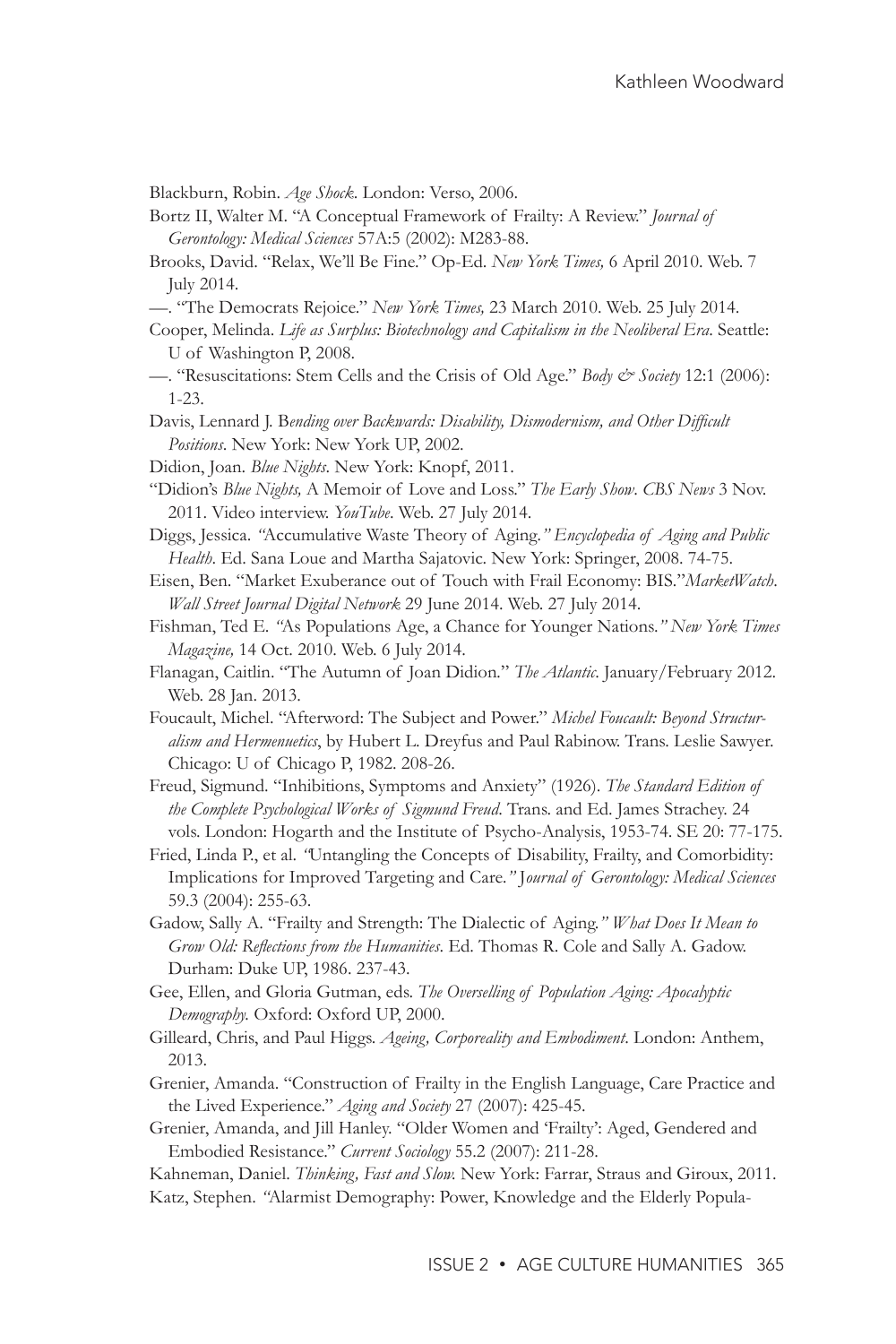tion*." Journal of Aging Studies* 6:3 (1992): 203-25.

- Kaufman, Sharon R. "The Social Construction of Frailty: An Anthropological Perspective.*" Journal of Aging Studies* 8.1 (1994): 45-58.
- Kiernan, Stephen P. *"*The Transformation of Death in America.*" Final Acts: Death, Dying, and the Choices We Make.* Ed. Nan Bauer-Maglin and Donna Perry. New Brunswick: Rutgers UP, 2010. 163-82.
- Kleinman, Arthur. *Illness Narratives: Suffering, Healing, and the Human Condition*. New York: Basic Books, 1988.
- Medovoi, Leerom. "Nation, Globe, Hegemony: Post-Fordist Preconditions of the Transnational Turn in American Studies*.*" *Interventions* 7.2 (2005): 162-79.
- Mitchell, Timothy. "Economentality: How the Future Entered Government." *Critical Inquiry* 40 (2014): 479-507.
- Mol, Annemarie. *The Body Multiple: Ontology in Medical Practice.* Durham: Duke UP, 2002.
- Neilson, Brett. "Aging and Globalisation in a Moment of So-Called Crisis." *Health Sociology Review* 18 (2009): 349-63.
- —. "Anti-Ageing Cultures, Biopolitics and Globalization." *Cultural Studies Review* 12.2 (2006): 149-64.
- Peterson, Peter G. *Gray Dawn: How the Coming Age Wave Will Transform America and the World.* New York: Random House, 1999.
- Povinelli, Elizabeth A. *Economies of Abandonment: Social Belonging and Endurance in Late Liberalism.* Durham: Duke UP, 2011.
- Robine, Jean-Marie, and Jean-Pierre Michel. "Looking Forward to a General Theory on Population Aging." *Journal of Gerontology: Medical Sciences* 59A.6 (2004): 590-97.
- Singer, Natasha. "The Financial Time Bomb of Longer Lives." *New York Times*, 16 Oct. 2010. Web 25 July 2014.
- Sontag, Susan. *Illness as Metaphor & AIDS and Its Metaphors*. New York: Farrar, 1989.
- Twigg, Julia. "Clothing, Age, and the Body: A Critical Review." *Ageing and Society* 27 (2007): 285-305.
- Walton, Aaron. "The Mail: A letter in response to Atul Gawande's article (January 24, 2011)." *The New Yorker,* 28 Feb. 2011. Web. 5 July 2014.
- Wendell, Susan. *The Rejected Body*. New York: Routledge, 1996.
- Wearing, Sadie, Yasim Gunaratnam, and Irene Gedalof, *Frailty and Debility*, Spec. issue of *Feminist Review III* (2015).
- Woodward, Kathleen. "From Virtual Cyborgs to Biological Time Bombs: Technocriticism and the Material Body." *Culture on the Brink: Ideologies of Technology*. Ed. Gretchen Bender and Timothy Druckrey. Seattle: Bay P, 1994. 47-81.
- —. *Statistical Panic: Cultural Politics and Poetics of the Emotions*. Durham: Duke UP, 2009.
- —. "Frailty and the Meanings of Literature." *Vitalizing Long-Term Care: The Teaching Nursing Home and Other Perspectives.* Ed. Stuart F. Spicker and Stanley R. Ingman. New York: Springer, 1984. 128-37.